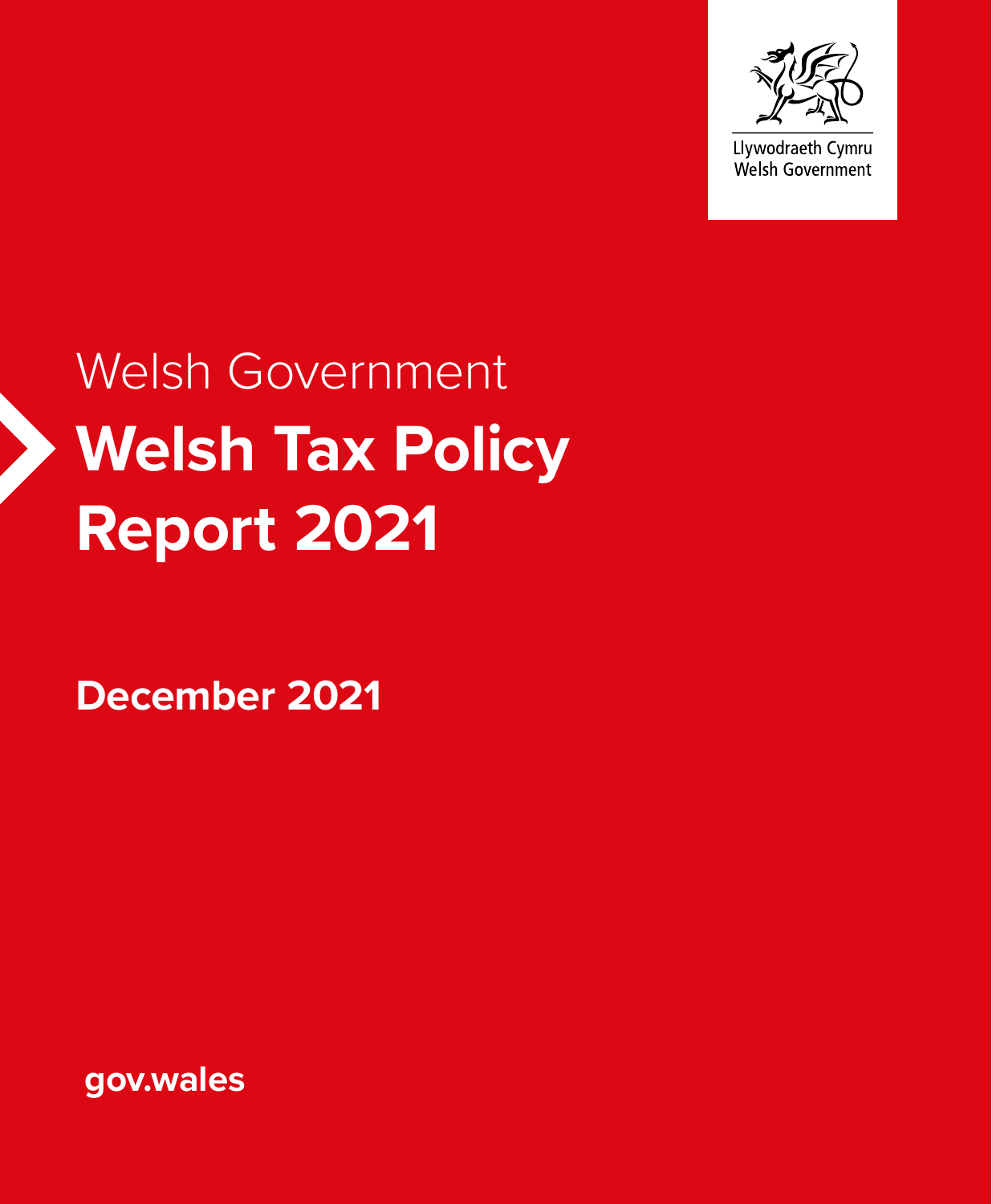## **Contents**

|     |                                                                                                                         | Page |  |
|-----|-------------------------------------------------------------------------------------------------------------------------|------|--|
|     | Foreword                                                                                                                | 2    |  |
|     | <b>Background</b><br>4                                                                                                  |      |  |
|     | Welsh tax rates                                                                                                         | 5    |  |
| А.  | Delivery of strategic government objectives including Programme for<br><b>Government commitments</b>                    | 8    |  |
| 1.  | Development of Welsh rates of income tax                                                                                | 8    |  |
| 2.  | Reforming local government finance                                                                                      | 9    |  |
| 3.  | Development of a tourism levy                                                                                           | 11   |  |
| 4.  | Progressing the case for clear and stable tax devolution                                                                | 12   |  |
| 5.  | Consider the case for developing new environmental taxes for Wales,<br>working where appropriate with the UK Government | 13   |  |
| В.  | Ongoing policy review and implementation of our existing taxes and<br>other related policy areas                        | 15   |  |
| 6.  | Development of land transaction tax policy                                                                              | 15   |  |
| 7.  | Development of landfill disposals tax policy                                                                            | 16   |  |
|     | 8. Land transaction tax review                                                                                          | 18   |  |
| 9.  | Landfill disposals tax review                                                                                           | 18   |  |
| 10. | Developing the Welsh tax base                                                                                           | 19   |  |
| 11. | Enabling changes to the Welsh Tax Acts                                                                                  | 22   |  |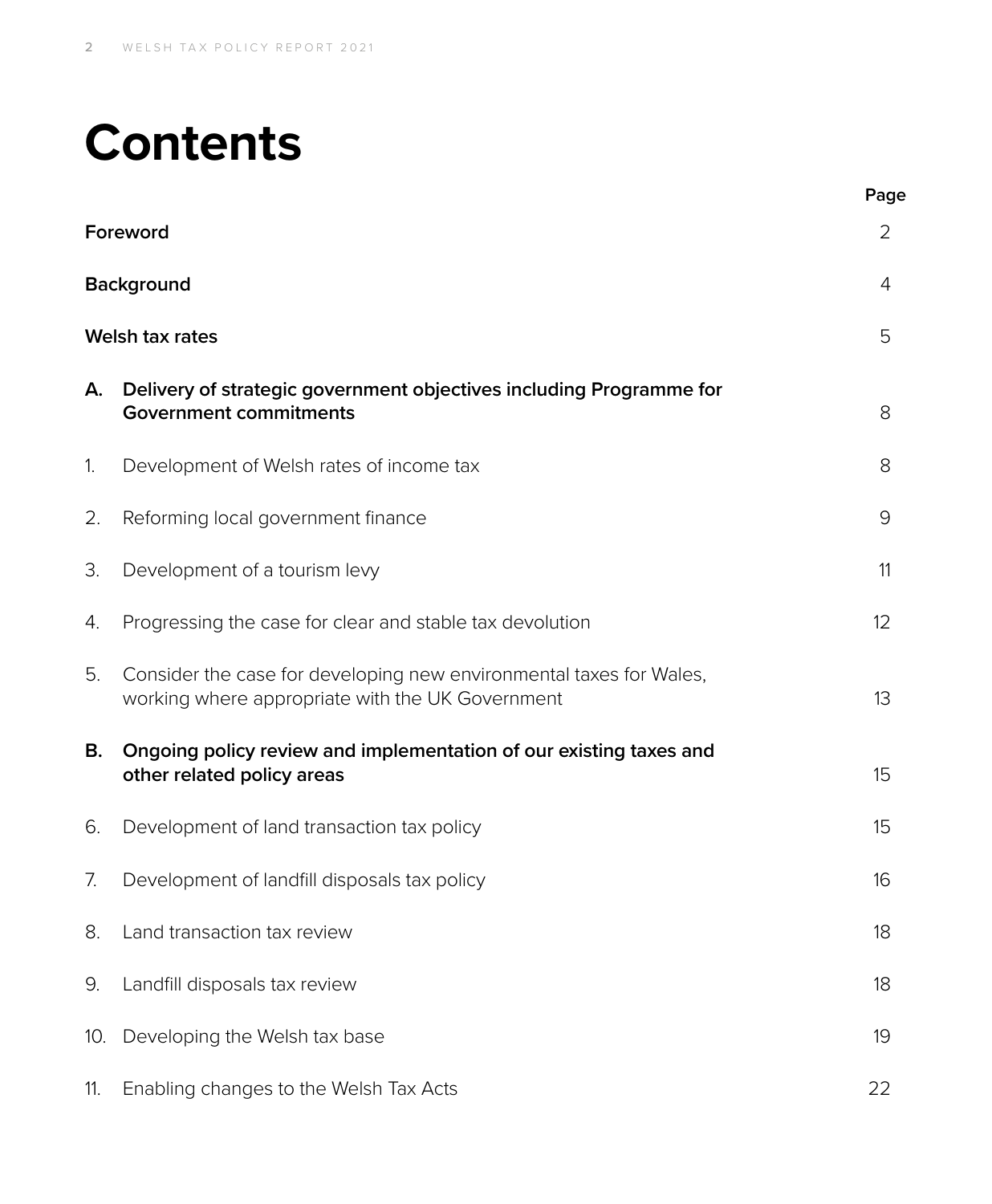|                                                  | C. Continued focus on working with partners and citizens to embed our distinct<br>Welsh tax approach and raise awareness of Welsh taxes | 24             |  |
|--------------------------------------------------|-----------------------------------------------------------------------------------------------------------------------------------------|----------------|--|
| 12.                                              | Managing Welsh taxes with our partners within a wider UK and international<br>context                                                   | 24             |  |
| 13.                                              | Increasing awareness and knowledge of taxes in Wales through wider<br>engagement activities                                             | 25             |  |
|                                                  | Annex 1: Abbreviations used in this report                                                                                              | 27             |  |
| Annex 2: Contact details for further information |                                                                                                                                         | 28             |  |
|                                                  |                                                                                                                                         |                |  |
|                                                  | <b>Figures and tables</b>                                                                                                               |                |  |
|                                                  | Figure 1: Proposed Income tax rates in Wales, 2022-23                                                                                   | 6              |  |
|                                                  | Table 1: LTT residential main rates (before 27 July 2020 and from 1 July 2021)                                                          | 6              |  |
|                                                  | Table 2: LTT residential higher rates (from 22 December 2020)                                                                           | 7              |  |
|                                                  | Table 3: LTT non-residential main rates (from 22 December 2020)                                                                         | $\overline{7}$ |  |
|                                                  | Table 4: LTT non-residential lease rates rent rates (from 2 December 2020)                                                              | $\overline{7}$ |  |
|                                                  | Table 5: LDT rates (rate per tonne)                                                                                                     |                |  |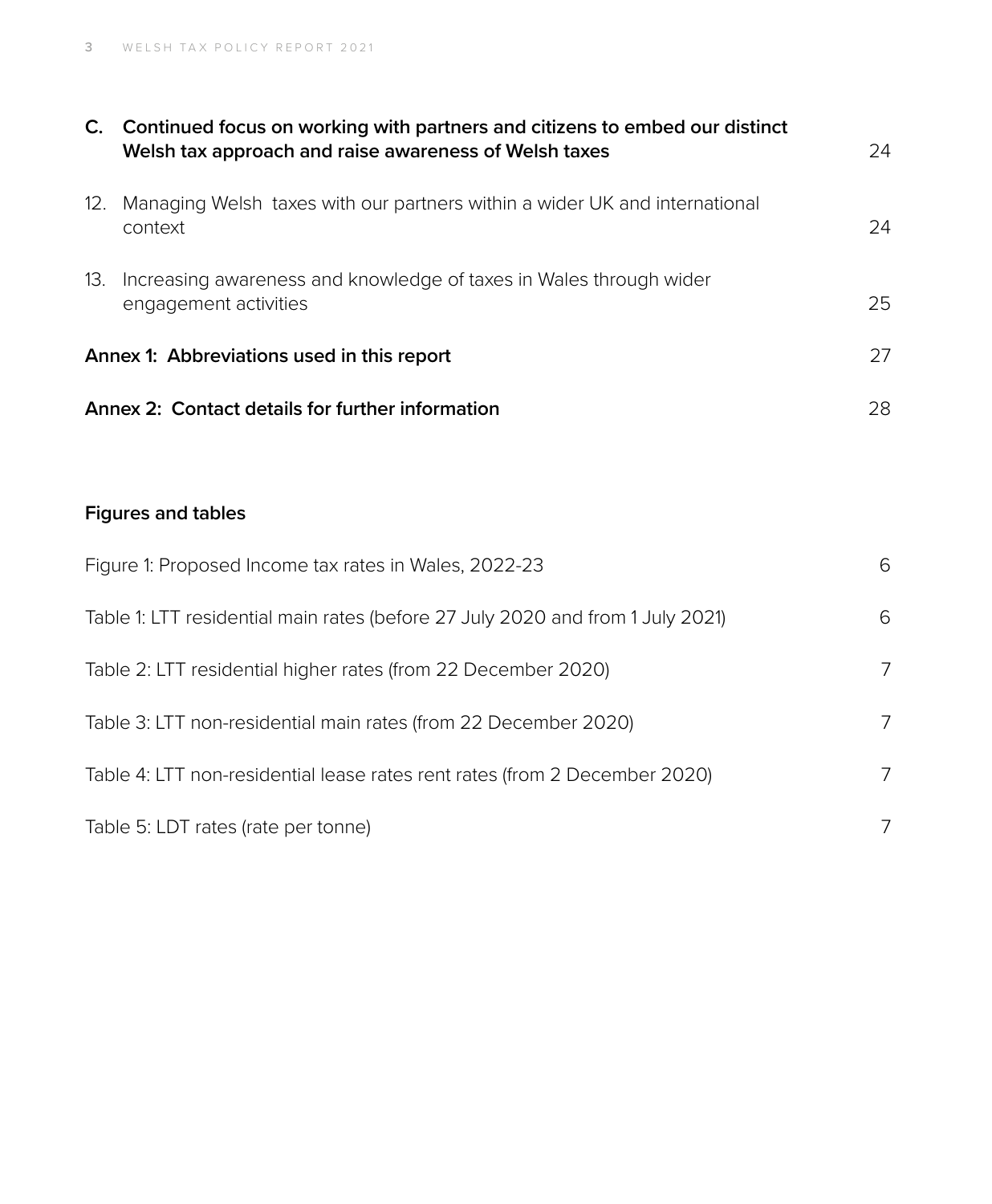

**Rebecca Evans MS** Minis ter for Finance and

Local Government

## **Foreword**

When I published our update to the Tax Policy Framework together with our Tax Policy Work Plan 2021-2026 in November, I committed to reporting annually on progress in forwarding our tax policy priorities, alongside the Welsh Government's Draft Budget. This is the first tax policy report published under these arrangements.

While this report follows quickly on from the publication of the Work Plan, it builds on the progress we made in the last Senedd, which is presented in the previous Tax Policy Report, published earlier this year. It also takes the opportunity to explain the activity we are engaged in, in taking forward our tax related Programme for Government commitments, for example, in the areas of local government finance reform, and preparatory work to undertake a consultation on proposals to permit local authorities to raise a tourism levy.

As is to be expected, the report reflects relatively more progress on some of our tax policy priorities than on others. However, it is important to provide an annual report on progress against our tax policy priorities to enable our stakeholders to identify where, when and how they can best engage with our tax agenda and work collaboratively with us to co-deliver our tax policy priorities for Wales. This is consistent with how we develop tax policy in Wales, as articulated in our tax policy approach.

I hope you find this report useful. You can input, contribute your ideas and forward your views on any of the subjects covered in this report by contacting the Welsh Treasury through one of the channels listed at the end of the document.

Rebenca Erans

**Rebecca Evans MS** Minis ter for Finance and Local Government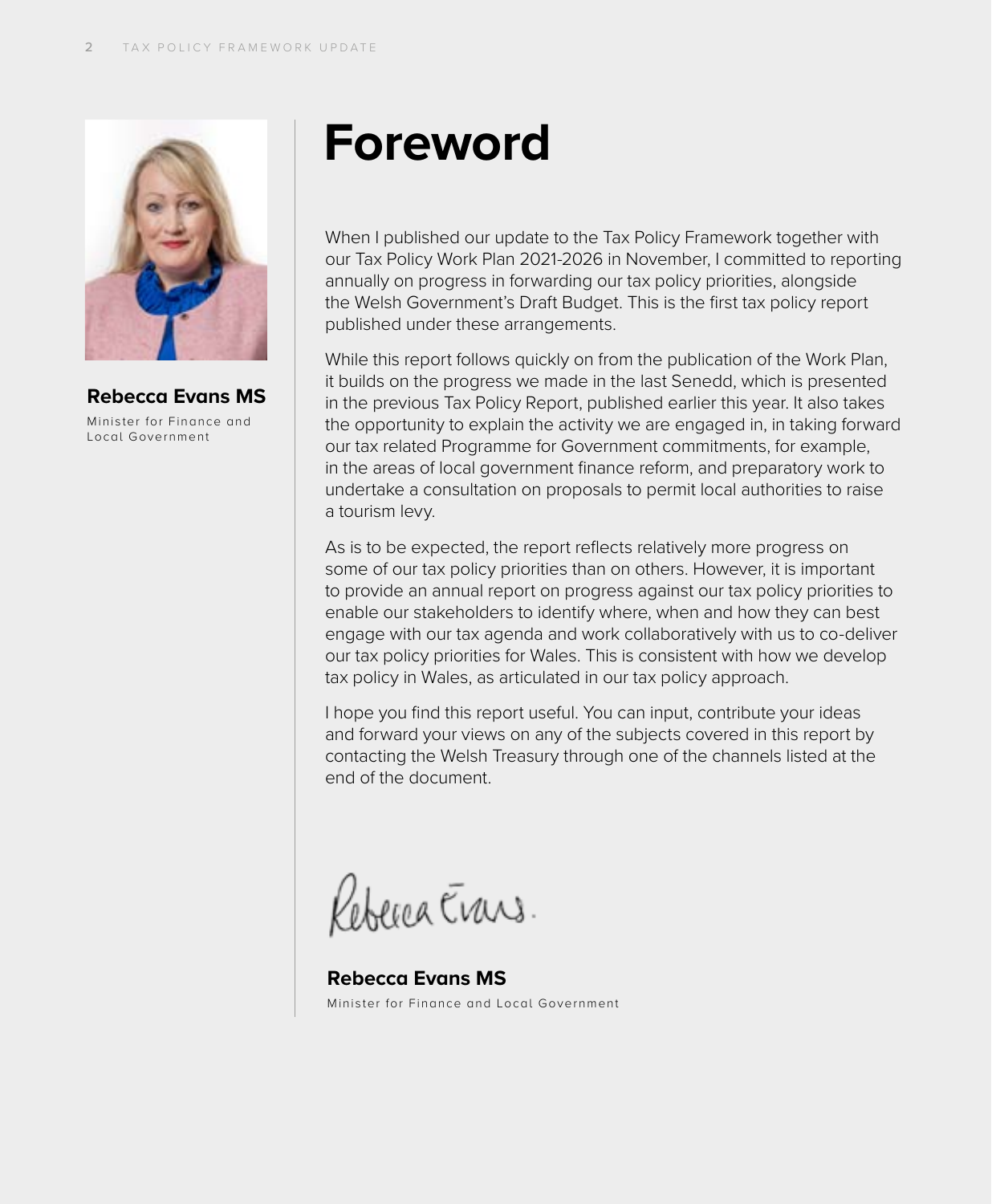## **Background**

**1.** There are three devolved Welsh taxes – Land Transaction Tax (LTT), Landfill Disposals Tax (LDT), and Welsh Rates of Income Tax (WRIT).

**2.** In return for the tax revenue generated by the Welsh taxes, the UK Government reduces the block grant funding it provides to Wales by an equivalent amount.

**3.** It is essential the devolved Welsh taxes together with the two local taxes – council tax and non-domestic rates (NDR) – are operated efficiently and effectively, to generate the revenue needed to fund Wales' vital public services, such as health, social services, education, and transport infrastructure.

4. Our Tax Policy Framework<sup>1</sup> underpins our work on taxes in Wales. We published our update to the Tax Policy Framework<sup>2</sup> in November which included our five tax principles and our 'tax policy approach'. Our tax principles bring consistency and coherence to the way in which we develop and deliver tax policy in Wales and affirm that Welsh taxes should:

- Raise revenue to fund public services as fairly as possible.
- Deliver Welsh Government policy objectives.
- Be clear, stable and simple.
- Be developed through collaboration and involvement.
- Contribute directly to the Well Being of Future Generations Act goal of creating a more equal Wales.

**5.** The Tax Policy Framework Update sets out how we will ensure we continue to embed sustainability, fairness and equality considerations in the way in which we address our priorities.

**6.** The Welsh Government published its Tax Policy Work Plan  $2021 - 2026<sup>3</sup>$  in November. The Tax Policy Work Plan is an important mechanism through which we seek to raise awareness among stakeholders and other interested people and organisations about what the Welsh Government is investigating, enabling them to engage with the tax agenda in Wales.

**7.** To further enable stakeholders and partners to work collaboratively with the Welsh Government to develop and deliver tax policy that reflects Welsh needs and priorities, consultation and other tax policy specific engagement activity is undertaken as appropriate. In addition, the Welsh Government hosts an annual tax conference in the autumn to provide the opportunity to explore some of the work streams and other tax issues in more detail.

**8.** This Tax Policy Report presents progress with the tax policy agenda in Wales. This is the first report since the publication of the Tax Policy Work Plan 2021 – 2026 and forms part of the package of documents published to accompany the Welsh Government Draft Budget.

<sup>1</sup> Tax policy framework | GOV.WALES https://gov.wales/tax-policy-framework

<sup>2</sup> Tax policy framework update | GOV.WALES https://gov.wales/tax-policy-framework-update

<sup>3</sup> Tax policy work plan 2021 to 2026 | GOV.WALES https://gov.wales/tax-policy-work-plan-2021-to-2026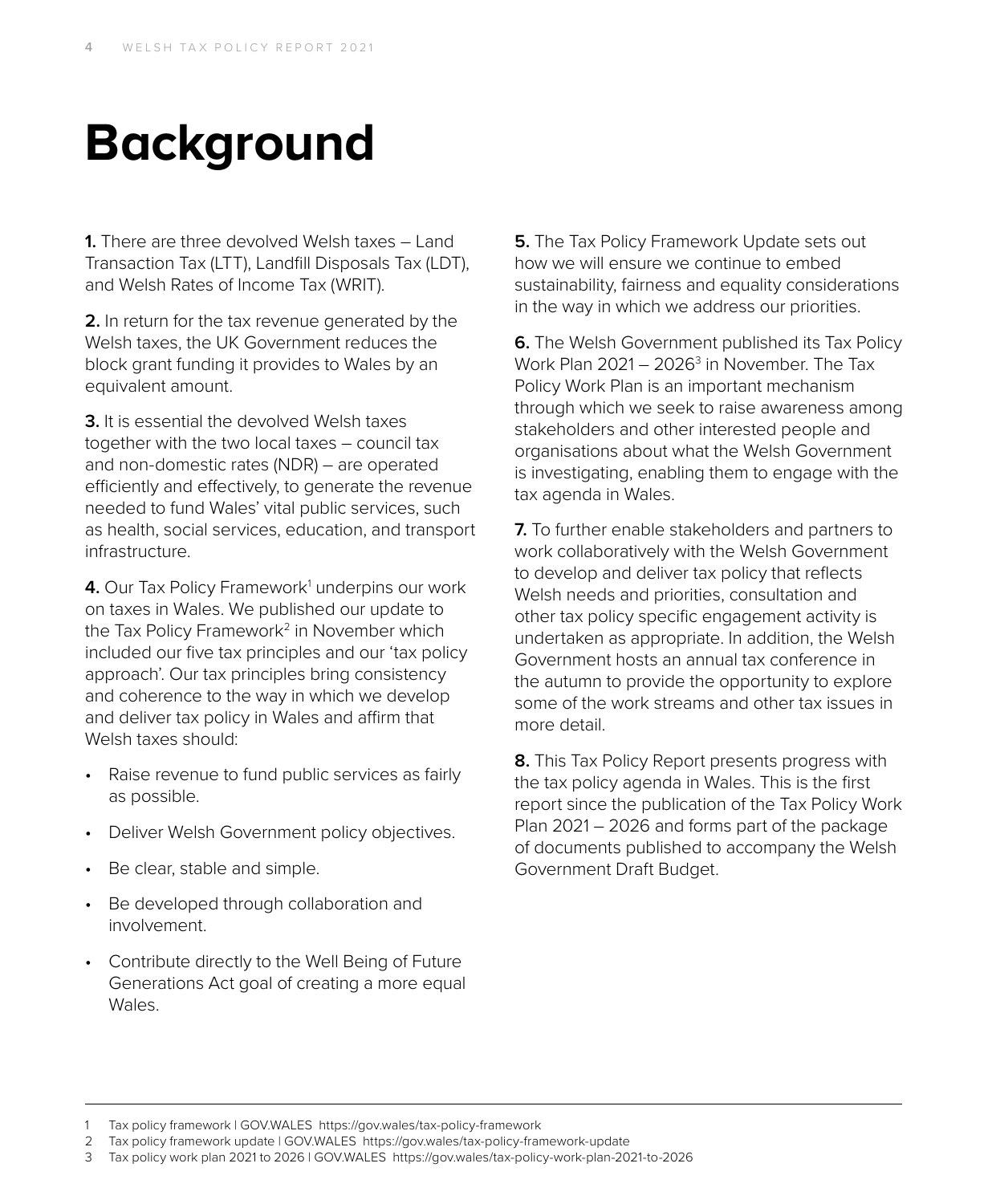## **Welsh tax rates**

### **Background**

**9.** Land Transaction Tax (LTT) and Landfill Disposals Tax (LDT) were introduced on 1 April 2018, and are collected and managed by the Welsh Revenue Authority (WRA). Welsh Rates of Income Tax (WRIT) were introduced on 6 April 2019, and are collected and managed by HMRC.

## **Welsh Rates of Income Tax**

**10**. Income tax is partially devolved to Wales, which means that while the Welsh Government is able to vary the three income tax rates (basic, higher and additional) for Welsh taxpayers<sup>4</sup>, all other aspects of the tax remain the responsibility of the UK Government, and HMRC continues to administer income tax in Wales.

**11**. The process involves the UK Government reducing each of the three UK income tax rates for Welsh taxpayers by 10p, and making a corresponding reduction to the Welsh block grant, which funds devolved public services in Wales. The Welsh Government decides whether to set the Welsh rates at 10p, thereby retaining parity between Welsh and English taxpayers, or to set different rates.

**12**. In line with its commitment not to take more in WRIT from Welsh taxpayers for at least as long as the economic impact of coronavirus lasts, the Welsh Government intends to set the Welsh Rates of Income Tax for 2022-23 at 10p, maintaining the current levels. This proposal must be confirmed by the Senedd, through a motion prior to the agreement of the final 2022-23 Budget.

**13**. Figure one shows the proposed rates and thresholds, based on the 2022-23 Income Tax thresholds and personal allowance which were set out in the 2021 UK Spring Budget.

<sup>4</sup> In most cases, Welsh taxpayers are defined as people who live in Wales, however a full definition is provided under s.8 of the Wales Act 2014: http://www.legislation.gov.uk/ukpga/2014/29/section/8/enacted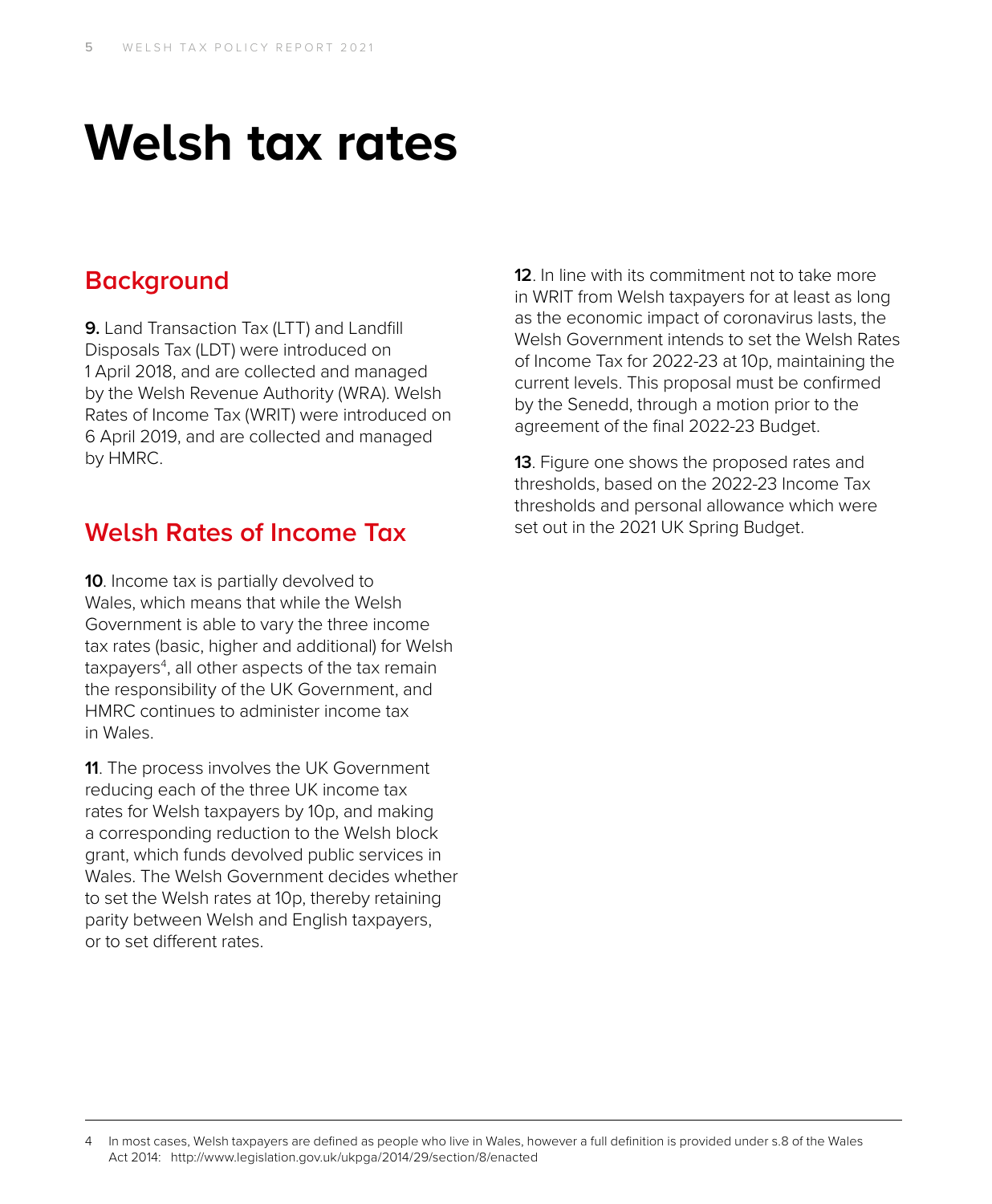

**Basic Rate Higher Rate Additional Rate**

## **Figure 1: Proposed Income tax rates in Wales, 2022-23\***

## **Land Transaction Tax**

**14**. As part of the Welsh Government's COVID-19 response there were a number of changes to LTT rates which took effect in 2020, including some temporary changes to the residential main rates. Details about those changes were included in the previous tax policy report published in March 2021<sup>5</sup>. Temporary changes ended on 30 June 2021, as previously announced, and the current rates and bands are as follows.

### Table 1: LTT residential main rates (before 27 July 2020 and from 1 July 2021)

| <b>Price threshold</b>           | LTT rate |
|----------------------------------|----------|
| £0 to £180,000                   | 0%       |
| More than £180,000 to £250,000   | 3.5%     |
| More than £250,000 to £400,000   | 5%       |
| More than £400,000 to £750,000   | 7.5%     |
| More than £750,000 to £1,500,000 | 10%      |
| £1.5m-plus                       | 17%      |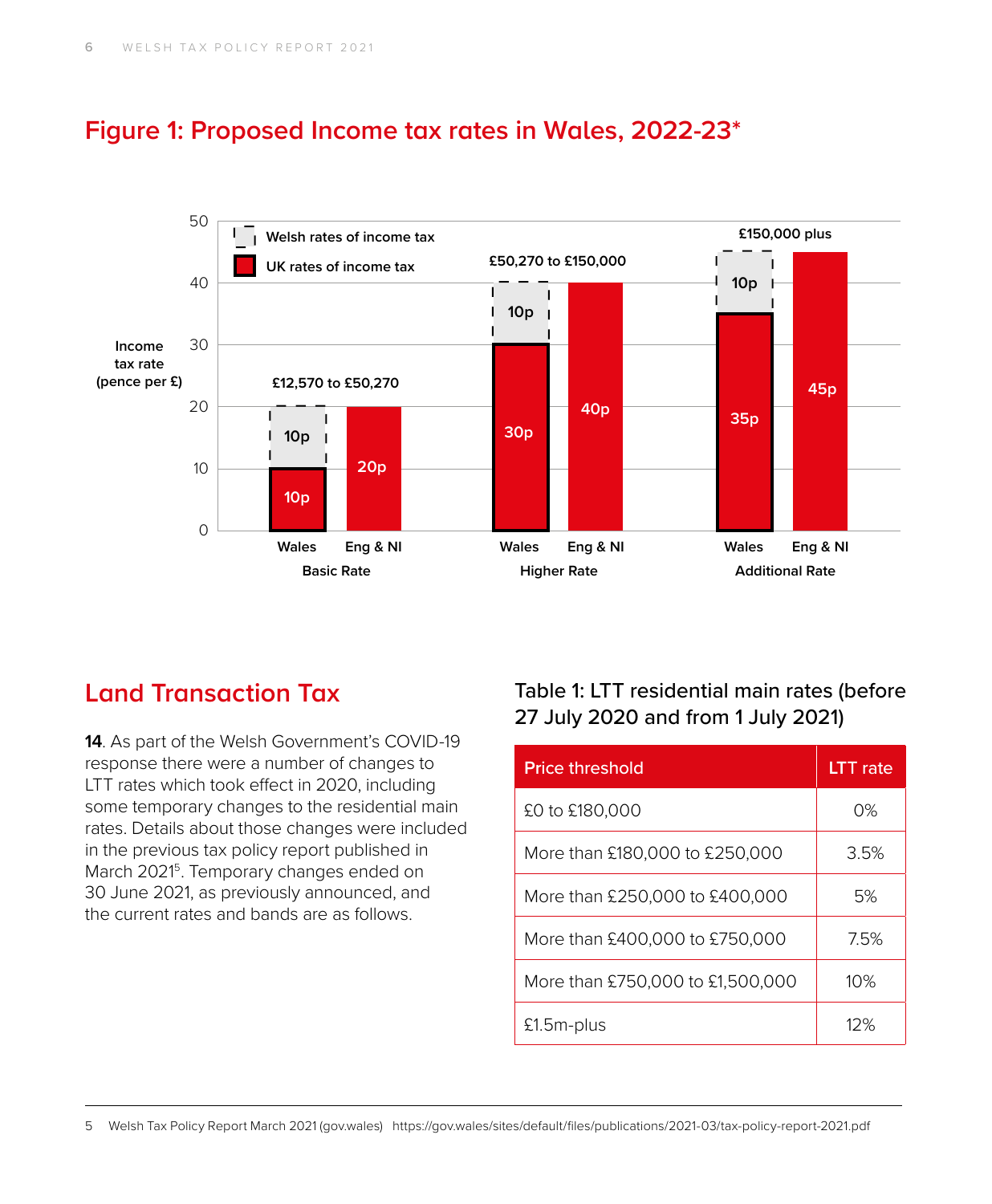### Table 2: LTT residential higher rates (from 22 December 2020)

| <b>Price threshold</b>           | <b>LTT</b> rate |
|----------------------------------|-----------------|
| £0 to £180,000                   | 4%              |
| More than £180,000 to £250,000   | 7.5%            |
| More than £250,000 to £400,000   | 9%              |
| More than £400,000 to £750,000   | 11.5%           |
| More than £750,000 to £1,500,000 | 14%             |
| £1.5m-plus                       | 16%             |

### Table 3: LTT non-residential main rates (from 22 December 2020)

| <b>Price threshold</b>           | <b>LTT</b> rate |
|----------------------------------|-----------------|
| £0 to £225,000                   | በ%              |
| More than £225,000 to £250,000   | $1\%$           |
| More than £250,000 to £1,000,000 | 5%              |
| £1 <sub>m</sub> -plus            |                 |

### Table 4: LTT non-residential lease rent rates (from 22 December 2020)

| <b>Price threshold</b>           | <b>LTT</b> rate |
|----------------------------------|-----------------|
| £0 to £225,000                   | $\Omega\%$      |
| More than £225,000 to £2,000,000 | $1\%$           |
| £2m-plus                         | 2%              |

## **Landfill Disposals Tax**

**15**. The Draft Budget announces that it is proposed the Landfill Disposal Tax rates increase with forecasted levels of inflation (measured through RPI) with effect from 1 April 2022. This continues the policy of maintaining consistency with the UK Government's approach to landfill tax rates and increasing in line with inflation at the start of each financial year.

#### Table 5: LDT rates (rate per tonne)

| Rate         | From<br>1 April<br>2020 | From<br>1 April<br>2021 | From<br>1 April<br>2022 |
|--------------|-------------------------|-------------------------|-------------------------|
| Standard     | £94.15                  | £96.70                  | £98.60                  |
| Lower        | £3.00                   | £3.10                   | £3.15                   |
| Unauthorised | £141.20                 | £145.05                 | £147.90                 |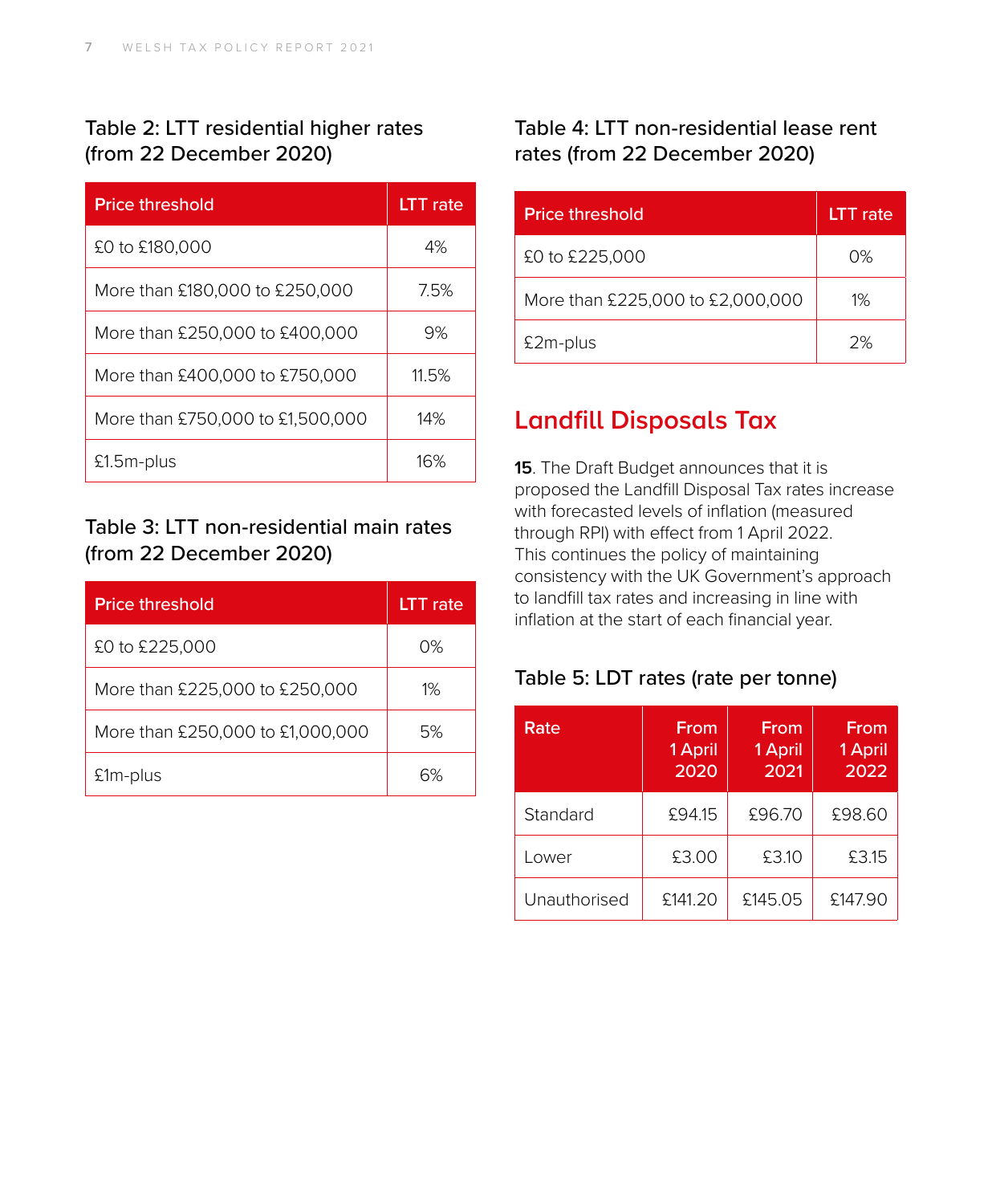## **A. Delivery of strategic government objectives including Programme for Government commitments**

## **1. Development of Welsh rates of income tax**

#### **Purpose**

**16**. *Continue to examine how potential changes to Welsh Rates of Income Tax could impact on Welsh taxpayers. The Welsh Government has committed to not take more in Welsh Rates of Income Tax from Welsh taxpayers for at least as long as the economic impact of coronavirus lasts.*

#### **Background**

**17**. Welsh Rates of Income Tax (WRIT) were introduced on 6 April 2019. The UK rates on non-savings, non-dividend income were reduced by 10p in each band for Welsh taxpayers and the Welsh rates were set at 10p. As long as the Welsh rates are maintained at this level in each band, Welsh taxpayers will pay the same overall income tax rates as those in England and Northern Ireland.

**18**. Welsh Government has an arrangement with HMRC for the collection of WRIT on behalf of Welsh Ministers. The Welsh Rates of Income Tax Board (WRIT Board), chaired jointly by the Welsh Government and HMRC oversees the

Service Level Agreement (SLA) between Welsh Government and HMRC. The SLA sets out requirements and performance measures for the operation of WRIT. The SLA is reviewed annually. The latest version was published on 3 November.

**19**. As set out in the SLA, HMRC is required to report annually on its delivery of WRIT. The latest Annual Report was published on the UK Government's website<sup>6</sup> on 10 December 2021. The report provides information about HMRC's administration of WRIT, covering:

- compliance activity (including address assurance);
- the collection of, and accounting for, revenues;
- customer service and support;
- data for rate setting and forecasting;
- data for Welsh Government cash management; and
- the costs of delivering Welsh Rates of Income Tax, and recharging of HMRC costs.

6 Welsh rates of Income Tax – HMRC annual report 2020 – GOV.UK (www.gov.uk) [www.gov.uk/government/publications/welsh-rates-of-income-tax-hmrc-annual-report-2020](http://www.gov.uk/government/publications/welsh-rates-of-income-tax-hmrc-annual-report-2020)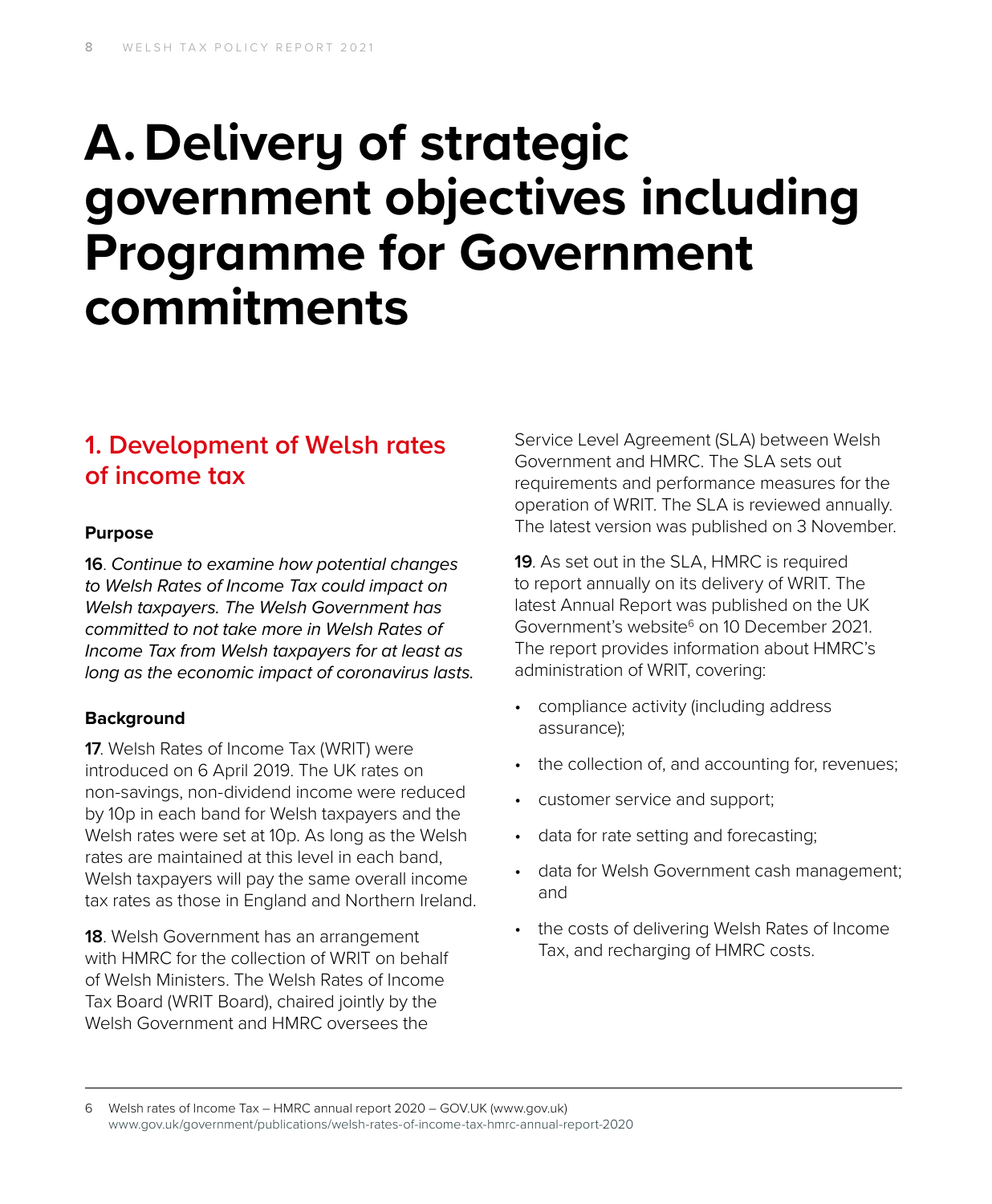#### **Evidence and analysis**

**20**. The National Audit Office (NAO) independently audits HMRC's work to ensure good governance and value for money. The third report<sup>7</sup>, published 21 January 2021, indicated the NAO is satisfied with the arrangements which HMRC has in place for administering WRIT, and it is also satisfied that the governance arrangements and the costs paid by Welsh Government are accurate and fair.

**21**. A devolved income tax analytical working group oversees the analysis of devolved income tax statistics, including the publication of outturn. This group comprises officials from HMRC, the Welsh Government, the Office for Budget Responsibility (OBR), the Scottish Fiscal Commission, and the Scottish Government.

**22**. On 22 July 2021, HMRC published the first ever set of outturn statistics relating to the WRIT. This marked another important step in the tax devolution process in Wales. As 2019-20 was the first transitional year, these outturn statistics have no direct impact on the Welsh Government's budget. However, they will set the baseline for forecasts used in future Welsh Government budgets.

**23**. The outturn for 2019-20 at just over £2 billion, is very similar to forecasts, providing reassurance that the information sources and forecast methodologies used are robust and reliable<sup>8</sup>.

**24**. The publication also included information about receipts for 2020-21 from HMRC's Real Time Information (RTI) system which have also not been released publicly before.

**25**. The Welsh Government intends to set the Welsh Rates of Income Tax for 2022-23 at 10p. This proposal is due to be presented to the Senedd, through a motion prior to the agreement of the final 2022-23 Budget.

**26**. To accompany the Draft Budget we have published our Ready Reckoner for Welsh Rates of Income Tax. This has been updated for 2022-23 and 2023-24 to provide estimates of the potential revenue impact from changes to each of the three Welsh Rates of Income Tax.

#### **Outcome and next steps**

**27**. The on-going management of WRIT will take place through the WRIT Board, with reference to the SLA between the Welsh Government and HMRC.

**28**. This process will be informed by our Programme for Government<sup>9</sup> commitments as well as tax forecasts and the wider economic and fiscal outlook.

## **2. Reforming local government finance**

#### **Purpose**

**29**. *To improve local government finance and local taxation systems so that they are fairer, more progressive, sustainable and accurate, while continuing to support vital local services such as education, social care, housing, local transport, policing and community safety. We will also make changes which contribute to delivering our wider ambitions for a stronger, greener and fairer Wales.*

<sup>7</sup> The National Audit Office report can be found at: [www.nao.org.uk/report/administration-of-welsh-income-tax-2019-20/](http://www.nao.org.uk/report/administration-of-welsh-income-tax-2019-20/)

<sup>8</sup> The OBR produces forecasts of the devolved taxes, including the Welsh rates of income tax, for the Welsh Government. Its latest Welsh Taxes Outlook is published alongside the Welsh Government's Draft Budget.

<sup>9</sup> Programme for government: update | GOV.WALES www[.gov.wales/programme-for-government-update](https://gov.wales/programme-for-government-update)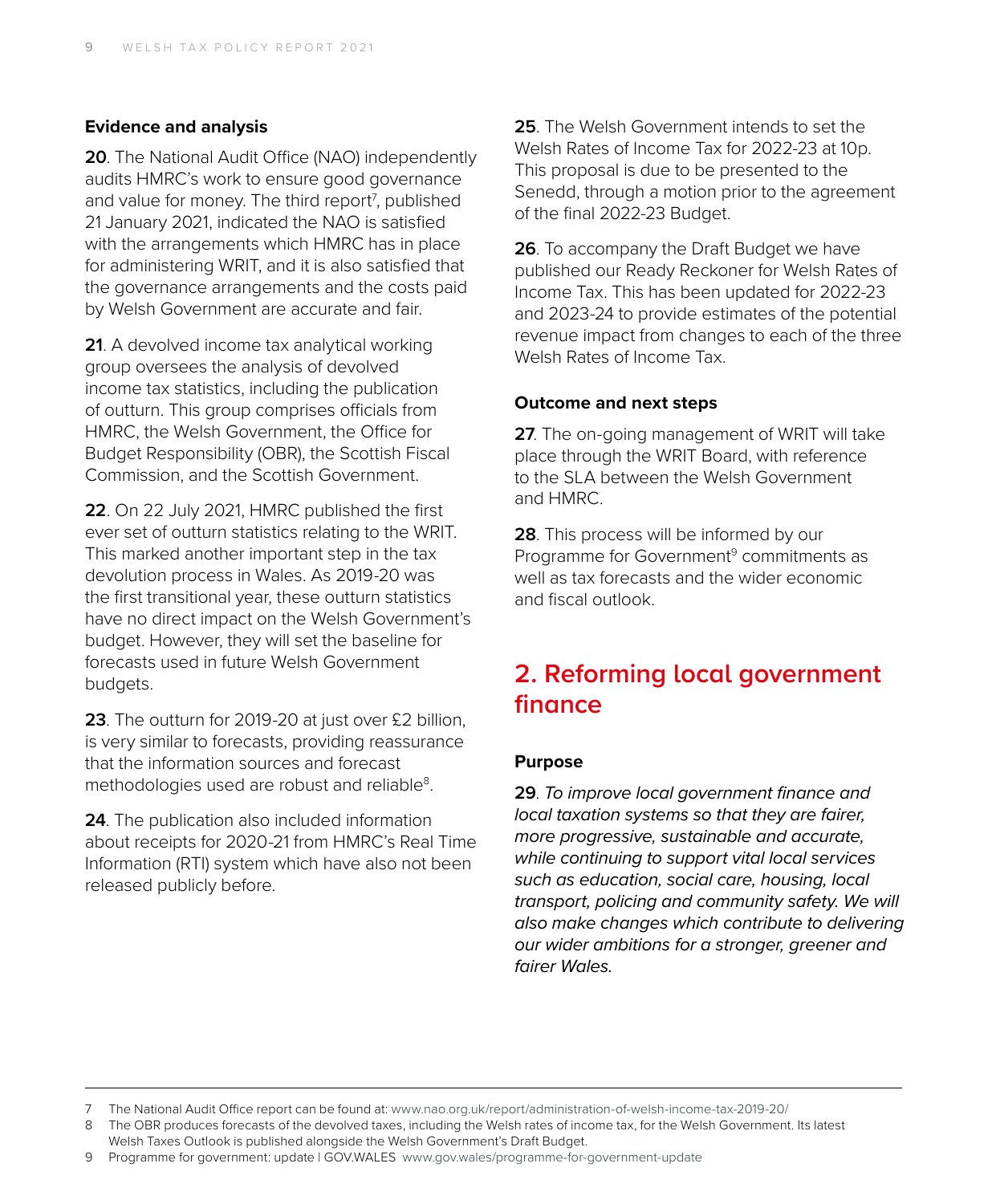#### **Background**

**30**. In our Programme for Government 2021-26, we commit to "seek to reform council tax to ensure a fairer system for all"10. This is also included in the Cooperation Agreement. Our programme also contains other ambitions which are relevant to local government finance and the local taxes, including making the case for clear and stable tax devolution for Wales, and strengthening the autonomy and effectiveness of local government to make them more effective in delivering services.

**31**. We are proud of our achievements last term in taking steps towards improved and fairer local taxes. On council tax, we removed the threat of imprisonment for non-payment; we created a new exemption for young care-leavers; we improved access to discounts for people with severe mental impairments; and we launched a national campaign to raise awareness of financial support, including our national Council Tax Reduction Scheme.

**32**. On non-domestic rates, we invested significant amounts of support in targeted relief for small businesses, the retail, leisure and hospitality sectors, charities, high streets, and childcare premises. We implemented a revaluation exercise to update and maintain the integrity of the tax-base. We froze the non-domestic rates multiplier, and we set in train significant work to deliver the next revaluation from 1 April 2023.

#### **Evidence and analysis**

**33**. As we delivered various improvements during the last Senedd, we embarked upon an exploration of possible reforms for longer term consideration, including alternative forms of local tax. In February, we published a detailed *Summary of Findings*11 drawing together a number of novel research reports that help us understand the options for making local taxes more progressive while maintaining vital revenue for local services.

**34**. The summary comprises research by the Institute for Fiscal Studies, Bangor University, Cardiff University and others, and represents the important evidence we will need to make choices in this Senedd term. The options include modest and incremental changes to existing systems, through to more fundamental reforms such as a local land value tax.

#### **Outcome and next steps**

#### Council Tax

**35**. On 7 December we outlined our approach to meeting the Programme for Government and Cooperation Agreement commitments to a fairer council tax12. We will consult in due course on an ambitious package of council tax reforms as the starting point, to ensure everyone has the opportunity to contribute to this important debate. We will consider a revaluation of the tax-base, providing an opportunity to restructure bands and pave the way for more frequent revaluations in the future. We will also review the Council Tax Reduction Scheme and review discounts, disregards, exemptions and premiums. Alongside this, we will continue to explore more radical ideas such as a system more closely linked to land values.

<sup>10</sup> Programme for government: update | GOV.WALES www[.gov.wales/programme-for-government-update](https://gov.wales/programme-for-government-update)

<sup>11</sup> Reforming Local Government Finance in Wales: Summary of Findings www.[gov.wales/sites/default/files/publications/2021-02/summary-of-findings.pdf](https://gov.wales/sites/default/files/publications/2021-02/summary-of-findings.pdf)

<sup>12</sup> Plenary 07/12/2021 - Welsh Parliament (assembly.wales) [www.record.assembly.wales/Plenary/12518#A68900](https://record.assembly.wales/Plenary/12518#A68900)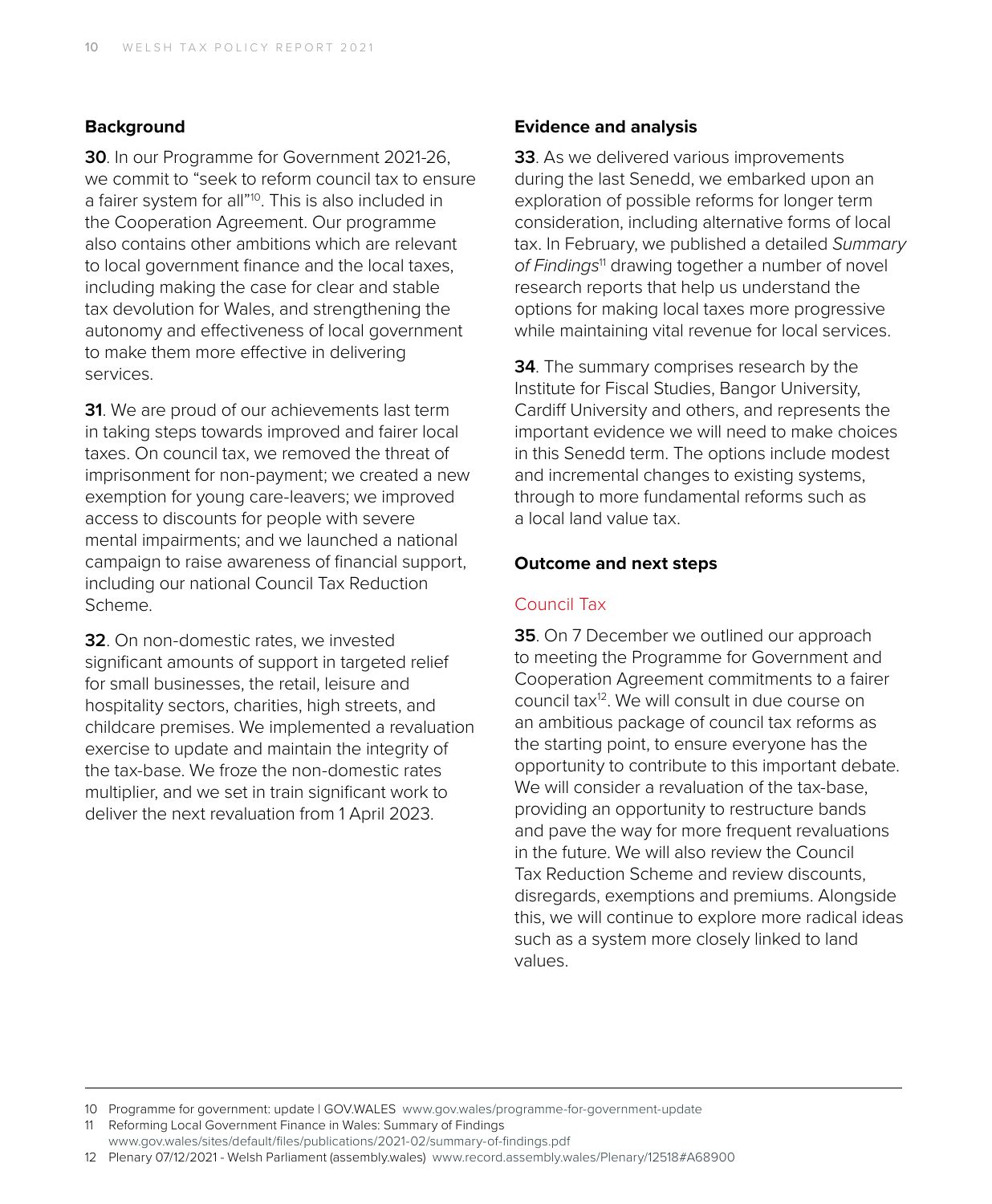**36**. We will coproduce solutions with our stakeholders right across Wales, including citizen-focussed organisations, academia and delivery agencies. Any changes made to existing systems will require concerted public engagement and legislative amendments.

**37.** One option for consideration is a council tax revaluation<sup>13</sup>. Having undergone a revaluation exercise in 2003, Wales is the only part of the UK which has updated its council tax base in line with the property market. However, without a further exercise to revalue domestic properties in Wales, we are constrained in our ability to make fundamental changes to council tax which could help to make the system fairer for example, adding bands and more regular updates to the tax base.

**38**. On the Council Tax Reduction Scheme, we have continued to maintain entitlements to reductions for vulnerable and low-income households. We have laid regulations to update the scheme for next year and we will again be investing £244 million to support the scheme. The current system of support was developed at pace following the UK Government's decision to abolish Council Tax Benefit in 2013. Since the introduction of our national scheme, we have seen the beginning of the rollout of Universal Credit which introduces complexity into the way people apply for the Council Tax Reduction Scheme and the way their entitlement is calculated.

**39**. We are also considering the next steps following our consultation on the local tax arrangements for second homes and self-catering accommodation. Our engagement generated a significant response and a wide range of views.

#### Non-domestic rates

**40**. We are considering what reforms to non-domestic rates are needed to ensure we deliver our priorities for a stronger, greener and fairer Wales. The research drawn together in our *Summary of Findings*14 highlights real opportunities in this area, from more frequent revaluations, to setting the multiplier, our approach to reliefs and the appeals process. Reform will be necessary to ensure the rates system remains fit-for-purpose as we recover from the pandemic while sustaining vital revenue for essential local services.

## **3. Development of a tourism levy**

#### **Purpose**

**41**. *To introduce legislation permitting local authorities to raise a tourism levy.*

#### **Background**

**42**. Tourism levies are commonly used across many countries to support sustainable tourism, with funds reinvested into local infrastructure and services which are integral to the tourist experience.

**43**. The Programme for Government 2021-26 sets out our commitment to 'introduce legislation permitting local authorities to raise a tourism levy'15. Work in this area is commencing in the lead up to the launch of a formal consultation on draft legislative proposals in autumn 2022. The consultation will focus on exploring potential impacts from the proposals and any considerations to make when implementing a levy. This work will continue to take account of the impact of the pandemic.

13 R169-Revaluation-and-reform-of-council-tax-in-Wales-2.pdf (ifs.org.uk)

www.[ifs.org.uk/uploads/R169-Revaluation-and-reform-of-council-tax-in-Wales-2.pdf](http://www.ifs.org.uk/uploads/R169-Revaluation-and-reform-of-council-tax-in-Wales-2.pdf) 14 Reforming Local Government Finance in Wales: Summary of Findings

www.[gov.wales/sites/default/files/publications/2021-02/summary-of-findings.pdf](http:///sites/default/files/publications/2021-02/summary-of-findings.pdf) 15 Programme for government: update | GOV.WALES www[.gov.wales/programme-for-government-update](https://gov.wales/programme-for-government-update)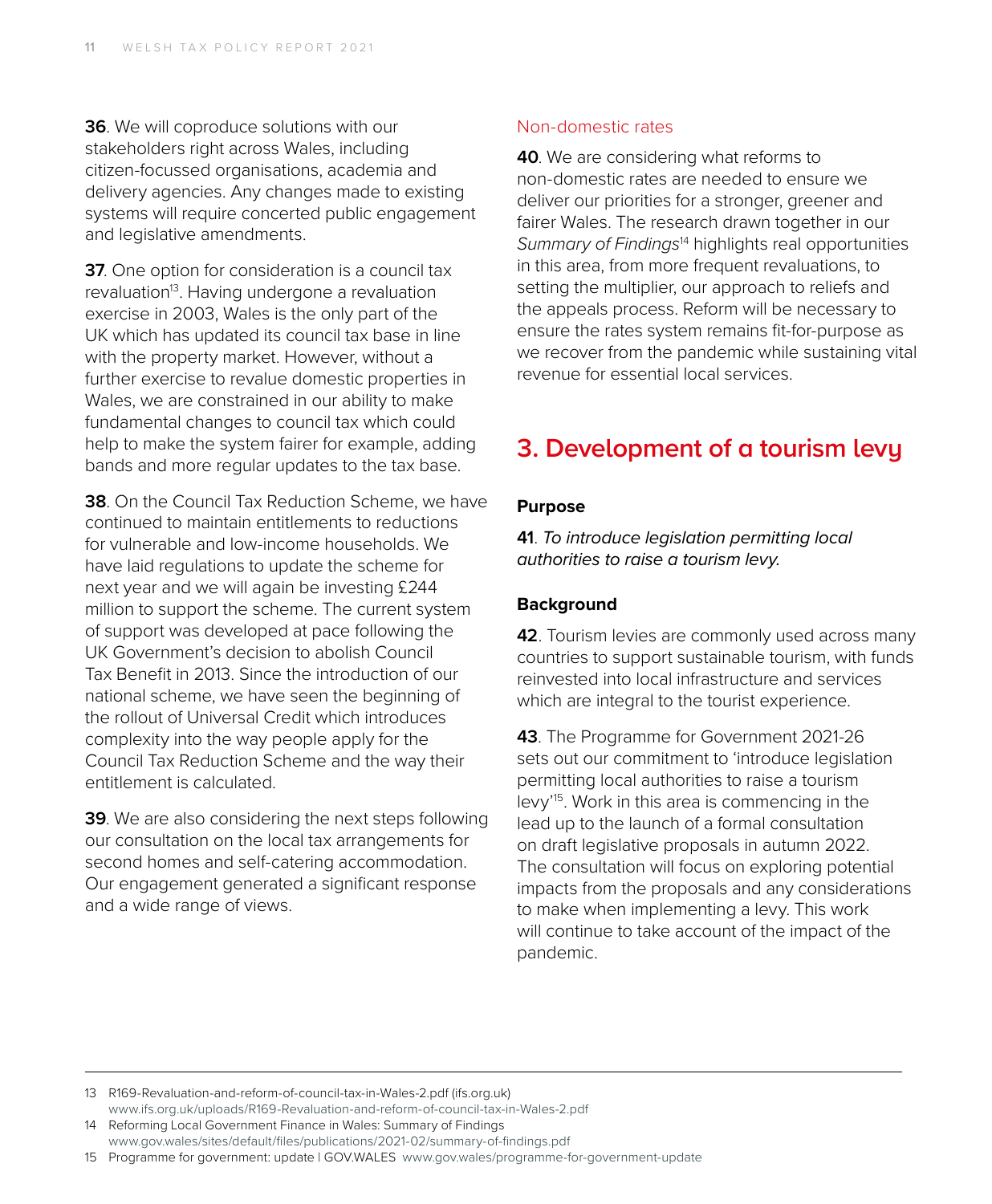#### **Evidence and analysis**

**44**. We are gathering and reviewing evidence from countries where tourism levies are routinely used to identify options for Wales. We are reviewing opportunities for further research to gain insight on perceptions and impacts if a tourism levy was to be implemented at a local level in Wales. We are committed to engaging with local partners and the wider tourism industry to help shape the design of a levy, and to support our consultation and proposals going forward.

#### **Outcome and next steps**

**45**. Work to progress the consultation is in its early stages, with initial scoping underway. Plans are in development for collaboration and engagement with partners to identify levy design and administration options, alongside their relative costs and benefits to support the formal consultation on draft legislative proposals which will commence in autumn 2022. This work will continue within the context of the need to support the tourism, hospitality and events sector during the recovery.

### **4. Progressing the case for clear and stable tax devolution**

#### **Purpose**

**46**. *Make the case for clear and stable tax devolution in Wales whilst pursuing agreement with the UK Government on a fit for purpose mechanism for devolving new tax powers to Wales.*

#### **Background**

**47**. Devolved taxation can be a powerful lever for influencing behaviour change, as well as generating revenue to support public spending to meet the needs of Wales, and enabling us to develop more progressive taxes. It also allows us to develop a more strategic approach to central and local taxation in Wales, ensuring it is better able to tackle the needs and priorities of citizens and businesses.

**48**. Since 2018, the Welsh Government has been seeking new tax powers for a potential Vacant Land Tax. The purpose of a Vacant Land Tax would be to help bring about the development of land which already has permissions or is within the local development plan, but is not currently being developed. In pursuing these new tax powers, we are both aiming to secure powers which could provide an additional lever with which to achieve our housing and regeneration ambitions, and testing the Wales Act mechanism by which new tax powers can be devolved.

#### **Evidence and analysis**

**49**. In March 2020, following agreement at a Joint Exchequer Committee that Welsh Government proposals for a Vacant Land Tax were sufficiently developed to move to the next stage of the process, the Welsh Government submitted a formal request to the UK Government for devolution of the legislative competence in this area. On the 19 August 2020, the then Financial Secretary to the Treasury responded that yet more detail would be required from Welsh Government before the formal request could be taken forward. Initial discussions have taken place with the new Financial Secretary to the Treasury, to understand what further information is now required, but no further clarity has yet been provided by the UK Government.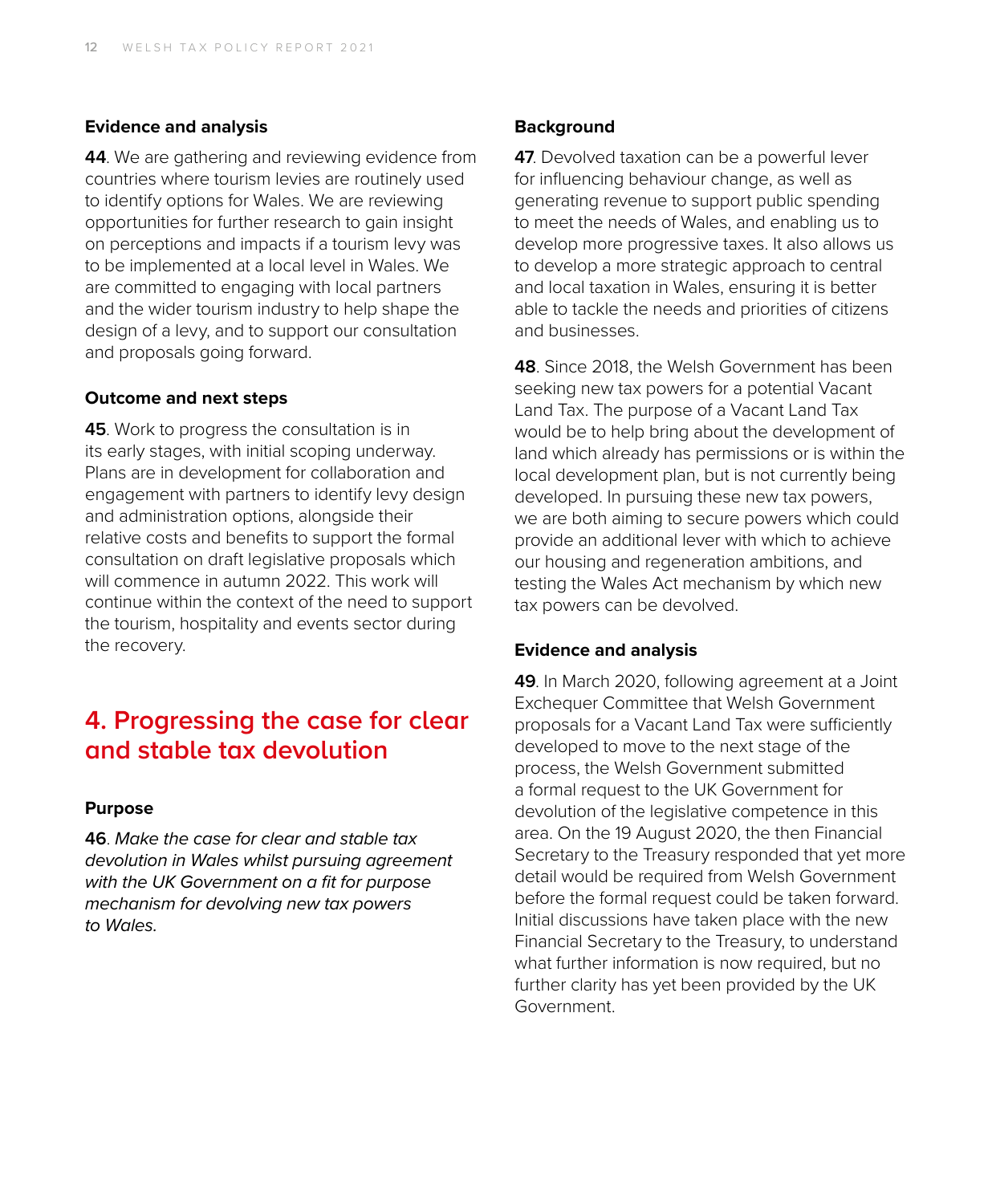**50**. On 5 October 2021, the Senedd debated the devolution of new tax powers and passed a motion which:

- **i.** Recognises the potential for a vacant land tax in Wales to contribute to increasing housing supply and bringing idle land into productive use.
- **ii**. Regrets the failure of the UK Government to take forward this proposal in line with the provisions of the Wales Act 2014.
- **ii**i. Calls on the UK Government to work with Welsh Government to ensure there is an effective process for enabling the devolution of legislative competence over new areas of taxation to the Senedd.

#### **Outcome and next steps**

**51.** We will continue to progress the cases for the devolution of powers to introduce a national Vacant Land Tax in Wales as well as seeking the transfer of responsibility for the Air Passenger Duty in Wales.

**52**. We await further clarification from the UK Government on what information it considers is necessary to proceed to the next stage for the devolution of powers for a Vacant Land Tax. Welsh Government will provide any further information we can, while respecting the agreed process and the respective roles of the UK and Welsh Governments.

**53**. The Welsh Government's experience of moving through the agreed process to seek new tax powers has been protracted and challenging. If the process cannot deliver the devolution of a relative small, narrow and targeted tax which is closely aligned to devolved responsibilities, it is difficult to envision a scenario whereby the Welsh Government could successfully make the case for further tax competence under existing arrangements.

**54**. While we will continue to seek powers for a Vacant Land Tax, we will also make the case to the UK Government for the urgent review and reform of the process for agreeing the devolution of new tax powers.

**55**. The deliberations of the Independent Commission on the Constitutional Future of Wales<sup>16</sup> is also relevant here. Part of the Constitutional Commission's wider work will involve considering the fiscal implications of different constitutional options.

## **5. Consider the case for developing new environmental taxes for Wales, working where appropriate with the UK Government**

#### **Purpose**

**56**. *Continue to work with the UK Government on the development and implementation of a UK-wide plastic packaging tax; and develop an evidence base to better understand the opportunities and impact of other environmental related taxes in existing devolved and reserved areas, as well as new taxation areas.* 

#### **Background**

**57.** Our tax policy presents a potentially important lever through which to support wider government objectives. This is particularly the case in respect of considering the case for developing new environmental taxes for Wales, and as a means through which we can support wider efforts to tackle the climate and nature emergency. However, we have been careful to adopt a clear strategic and evidenced based approach working with stakeholders to determine where to focus

<sup>16</sup> The Independent Commission on the Constitutional Future of Wales | GOV.WALES www[.gov.wales/independent-commission-constitutional-future-wales](https://gov.wales/independent-commission-constitutional-future-wales)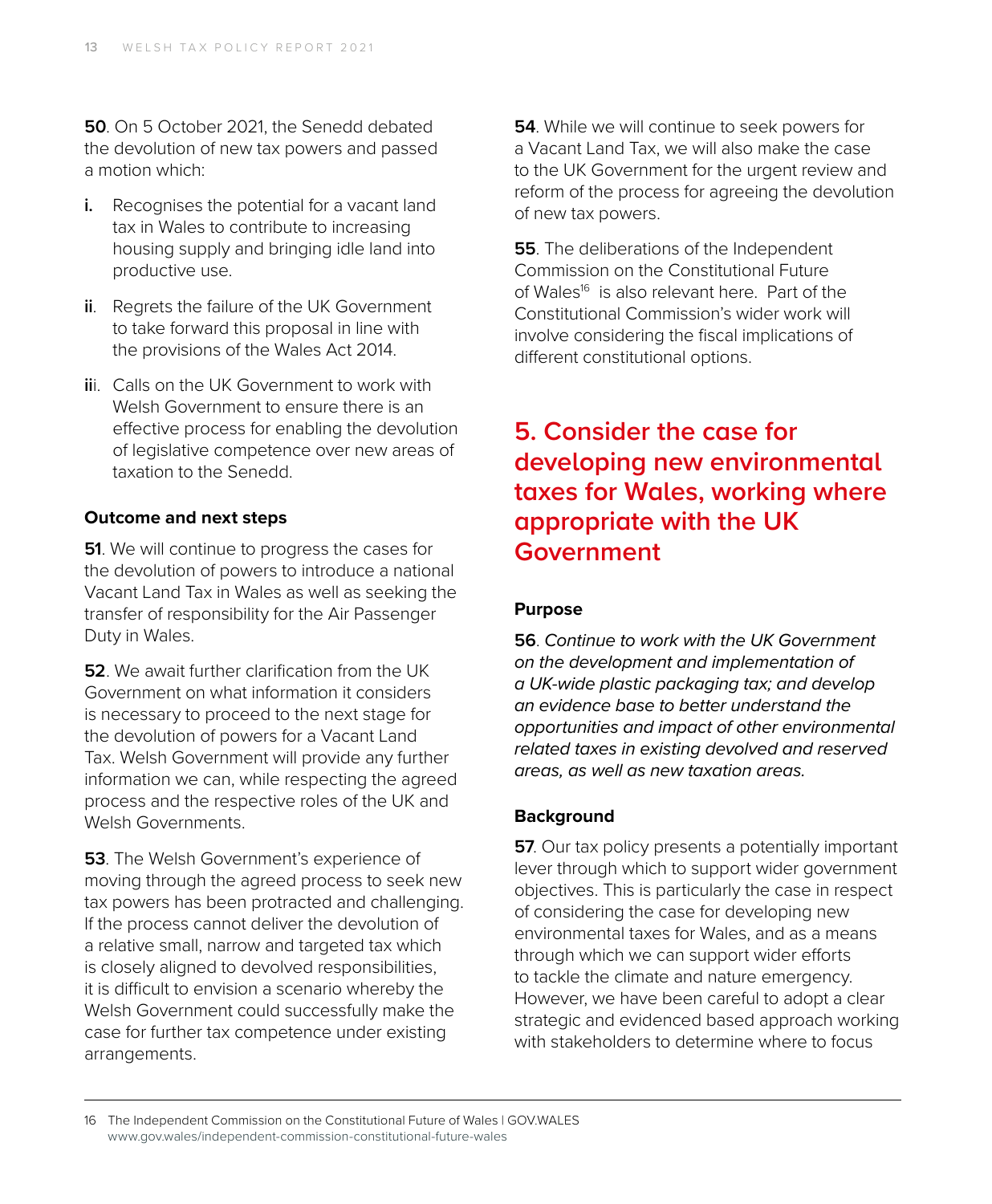efforts to achieve policy objectives and maximise any impact, particularly in establishing lasting behavioural changes.

#### **Evidence and analysis**

**58**. The work undertaken to gather evidence, develop our options and determine the focus for current resource and activity were presented in the Tax Policy Report 2019<sup>17</sup> and Tax Policy Report 2021<sup>18</sup> respectively.

**59**. During the last Senedd term, Ministers agreed a preference for introducing charges on single-use plastics items such as disposable cups and food containers, opting for the UK Environment Bill as the preferred legislative mechanism and the "Beyond Recycling" Circular Economy Strategy as the preferred mechanism within which to take the commitment forward in Wales.

**60**. We continue to work with the UK Government on the final stages of introducing UK wide legislation for a plastics packaging tax. This includes engagement with the plastic packaging industry in Wales to raise awareness and input ahead of introduction in April 2022.

**61**. Following the UK Government's review of the UK Aggregates Levy (UKAL), it confirmed its commitment to keep devolution of UKAL to Wales under review, citing cross-border impacts as a particular concern.

#### **Outcome and next steps**

**62**. Resources continue to be directed towards ensuring successful implementation of UK wide legislation for a plastics packaging tax once it is introduced in April 2022. Thereafter, the intention is to further develop and build on the evidence base to better understand the opportunities and impact of other environmental related taxes in existing devolved and reserved areas, as well as new taxation areas. This includes work to inform the case for the possible devolution of the UKAL, where we will continue to work with the Scottish Government to learn from their experiences.

17 Welsh tax policy report 2019 | GOV.WALES www[.gov.wales/welsh-tax-policy-report-2019](http://www.gov.wales/welsh-tax-policy-report-2019)

18 Tax policy report 2021 | GOV.WALES www.[gov.wales/tax-policy-report-2021](https://gov.wales/tax-policy-report-2021)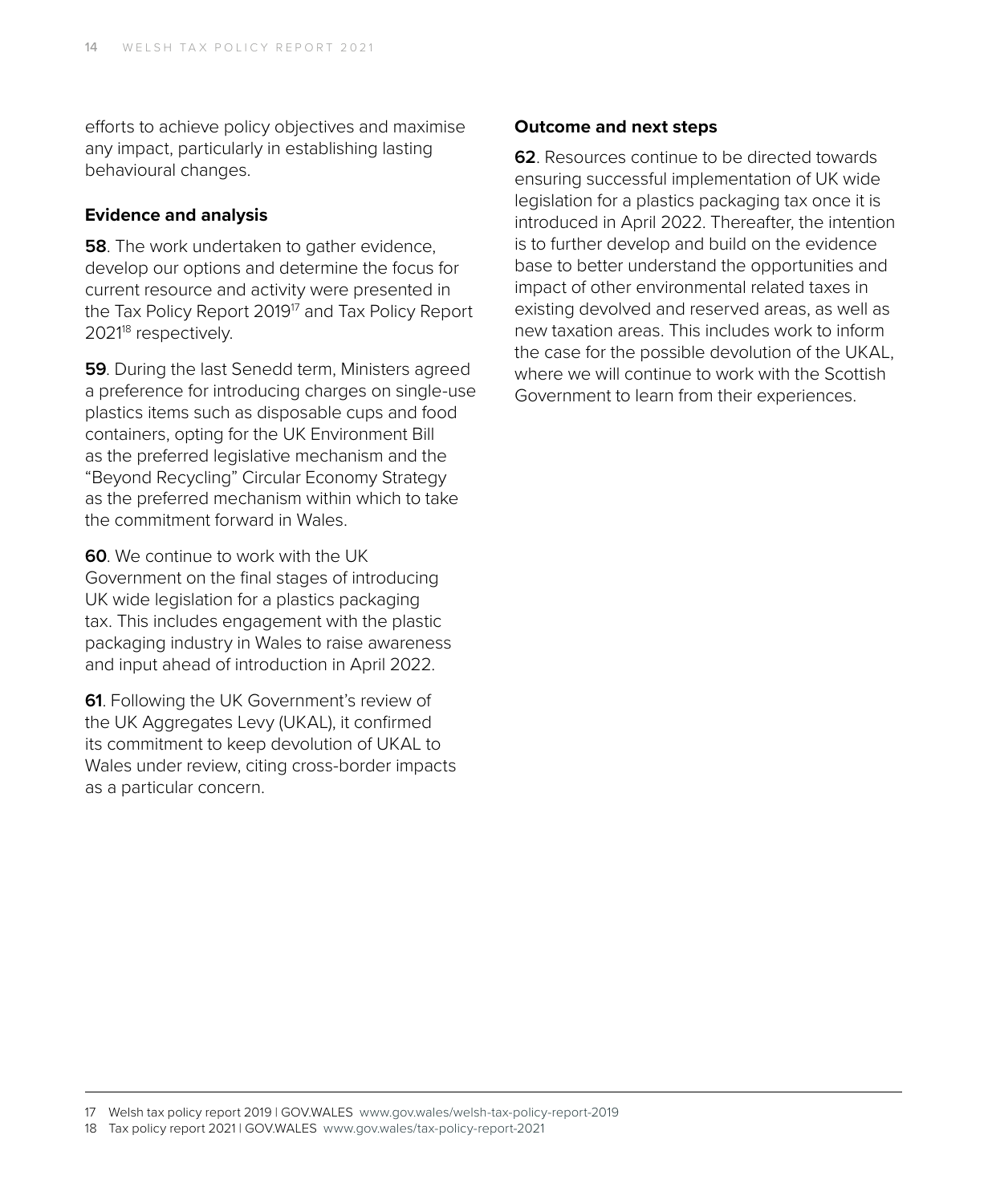## **B. Ongoing policy review and implementation of our existing taxes and other related policy areas**

## **6. Development of land transaction tax policy**

#### **Purpose**

**63**. *To ensure Land Transaction Tax (LTT) continues to meet the Welsh Government's policy aims, while achieving its primary purpose to raise revenue to support delivery of public services in Wales.* 

#### **Background**

**64**. LTT is a tax on the purchase of land and buildings that is primarily designed to raise revenues to help pay for Welsh Government spending. It can also potentially support other Welsh Government policy aims through, for example, reliefs or adjusting the rates charged.

**65**. LTT brings significant revenue to the Welsh Government. LTT generated revenue of £211m in 2020-21 and £260m in 2019-20. Since April 2018, LTT has raised over £900m.

**66**. LTT higher rates are charged on additional residential properties bought by individuals who already own a residential property – for example second homes, buy-to-let properties – and on the purchase of any residential property where the buyer is not an individual, such as a company.

#### **Evidence and analysis**

**67**. The WRA publishes regular and timely LTT data, on a monthly and quarterly basis. It also publishes annual data, with the third annual statistical release for LTT covering the period 2020-21, providing a range of information about residential and non-residential property transactions19.

**68**. These data show the coronavirus pandemic and subsequent LTT rate changes introduced in July 2020<sup>20</sup> and December 2020<sup>21</sup> impacted on the number of property transactions and tax due, with a significant fall in the early period of the pandemic partly offset by marked rises later in the year.

19 Land Transaction Tax statistics: April 2020 to March 2021 | GOV.WALES www.[gov.wales/land-transaction-tax-statistics-april-2020-march-2021](https://gov.wales/land-transaction-tax-statistics-april-2020-march-2021)

20 Changes to Land Transaction Tax nil rate threshold | GOV.WALES www[.gov.wales/changes-land-transaction-tax-nil-rate-threshold](https://gov.wales/changes-land-transaction-tax-nil-rate-threshold)

21 Changes to Land Transaction Tax nil rate threshold | GOV.WALES www[.gov.wales/changes-land-transaction-tax-nil-rate-threshold](https://gov.wales/changes-land-transaction-tax-nil-rate-threshold)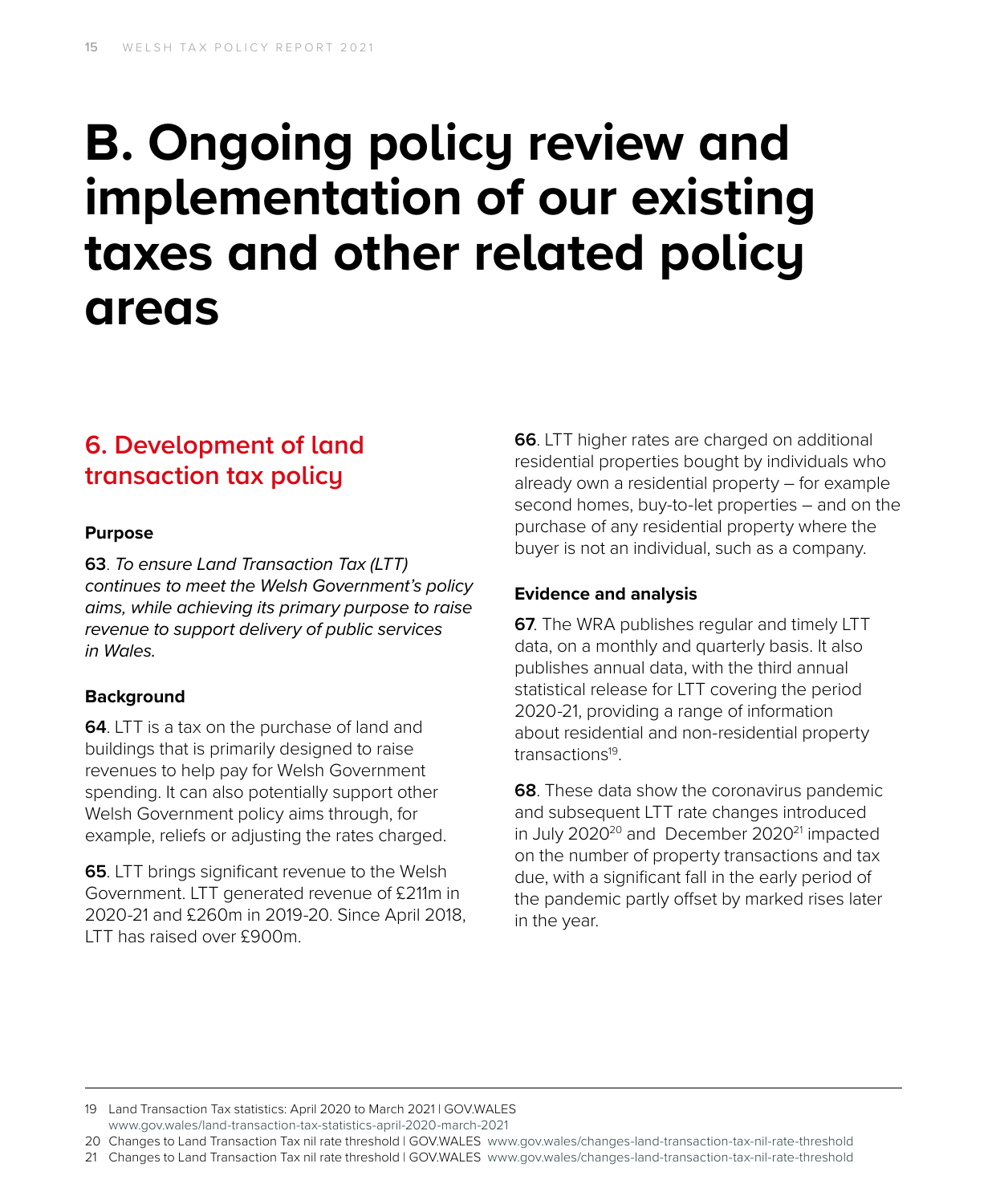**69**. Research on the prevalence and impacts of second home ownership on communities across Wales has also recently been undertaken<sup>22</sup>. This research highlights the localised nature of second homes, which are predominantly concentrated around coastal, rural authorities and within Cardiff and Swansea. It also highlights that within local authorities, the distribution of second homes is more concentrated in some communities than others.

**70**. Confirmed in the Programme for Government, the one percentage point increase in the higher rates of LTT charged on additional residential property purchases, such as buy-to-lets and second home purchases, will remain<sup>23</sup>.

#### **Outcome and next steps**

**71**. We will seek to evaluate the impact of the different LTT rate changes that took place during 2020.

**72**. In addition, the Welsh Government is committed to exploring how changes to the higher rates of LTT could help give an advantage to people buying homes for permanent occupation. As part of this activity, we have launched a consultation on the considerations relating to the local variation of LTT rates for purchases of second homes and holiday lets. The consultation seeks views on types of areas in which there could be variation (local authority area wide, or more local communities), the mechanism to identify the areas in which rates would vary and the types of transaction to which locally varied rates should apply<sup>24</sup>.

**73**. Furthermore, in 2022-23, the Welsh Government will bring forward legislation to allow extensions to the 36-month LTT higher residential rates refund period where exceptional circumstances apply25. The provision will allow taxpayers to claim a refund

of the higher rates where they are replacing their main residence and have sold their previous main residence more than three years after purchasing the new property, if truly exceptional circumstances related to issues with unsafe cladding prevented the sale being completed more quickly.

**74**. We will continue to keep the rates and bands under review to ensure LTT continues to meet the Welsh Government's policy aims and generate revenue for our important public services.

### **7. Development of landfill disposals tax policy**

#### **Purpose**

**75**. *Ensure Landfill Disposals Tax policy is operating as intended, and consider opportunities for the tax to support wider government policy objectives.*

#### **Background**

**76**. The Welsh Revenue Authority (WRA) has been collecting and managing the Landfill Disposals Tax (LDT) successfully since its introduction in April 2018. To date, LDT rates have matched the UK landfill tax rates, to maintain consistency with the UK Government's approach to landfill tax rates for the lower and standard rate of tax. This approach is reviewed each year as part of the annual rate setting process where consideration is given to the benefits and dis-benefits of changing the rates in the future to advance wider environmental objectives.

www,[gov.wales/written-statement-land-transaction-tax-higher-residential-rates-refund-period-extension-where](https://gov.wales/written-statement-land-transaction-tax-higher-residential-rates-refund-period-extension-where)

<sup>22</sup> Research to Develop an Evidence Base on Second Homes – Welsh Government Second homes: developing new policies in Wales report by Dr Simon Brooks www[.gov.wales/research-develop-evidence-base-second-homes](https://gov.wales/research-develop-evidence-base-second-homes)

<sup>23</sup> Programme for government: update | GOV.WALES www[.gov.wales/programme-for-government-update](https://gov.wales/programme-for-government-update)

<sup>24</sup> www.[gov.wales/second-homes-local-variation-to-land-transaction-tax-rates](https://gov.wales/second-homes-local-variation-to-land-transaction-tax-rates)

<sup>25</sup> Written Statement: Land Transaction Tax higher residential rates refund period extension where exceptional circumstances apply (16 November 2021) | GOV.WALES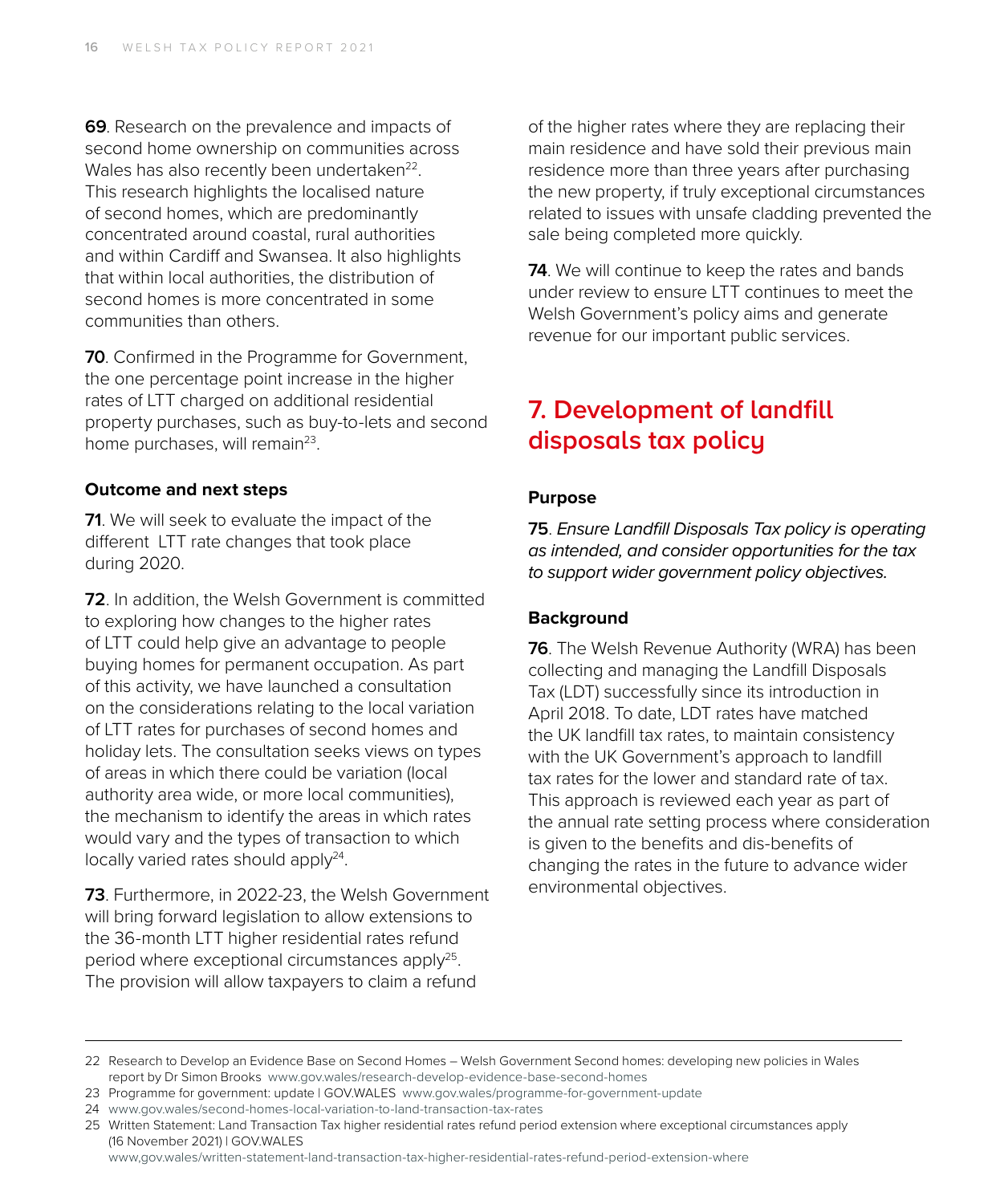**77**. Remaining consistent with the rest of the UK, the LDT Act introduced a standard and lower rate of tax which applies to disposals at authorised landfill sites. The lower rate applies to materials that meet the conditions set out in the LDT Act and the standard rate applies to all other materials. In addition, the LDT Act introduced a third rate of tax for waste disposed of at places other than authorised landfill sites, known as the unauthorised disposals rate. The UK Government does not have a separate rate for unauthorised disposals – the standard rate applies to all disposals made at unauthorised sites, which is supported by a penalty regime.

#### **Evidence and analysis**

**78**. The LDT unauthorised disposals rate seeks to support the policy ambition to deter unauthorised disposals which blight our communities. It will ensure the increased negative impact of unauthorised disposals is recognised. It serves to support the creation of a level playing field for legitimate operators and it better reflects the enforcement costs of the WRA. The policy intention is to encourage illegal operators to manage their waste more sustainably and as a minimum take it to an authorised landfill site and pay a fair share of tax, which supports public services in Wales.

**79**. LDT rates have continued to match UK landfill tax rates. By setting rates that are consistent with UK landfill tax, public services in Wales will continue to benefit from tax revenue, while ensuring the risk of the movement of waste across borders is reduced. Furthermore, stability over rates may benefit businesses given the current economic uncertainty generated by the pandemic and the UK's departure from the European Union.

**80**. The approach to setting LDT tax rates is guided by the Welsh Government's tax principles and the objective to reduce landfill disposals in Wales. Delivering stability and certainty for taxpayers and the wider waste industry has also been a key factor in setting the rates to date. The approach has been for tax rates to

only diverge from those of the predecessor tax rates as much as is required to reflect Welsh circumstances and priorities and the principle that there should be no less revenue available to fund public services.

**81**. The Welsh Government's Draft Budget for 2022-23 includes plans to increase LDT rates to reflect inflation. The implementation of LDT will continue to be monitored, working with the WRA to ensure its effective operation.

#### **Outcome and next steps**

**82**. Wales is at the forefront of waste policy and we recognise landfill disposals tax is a useful additional lever to support Welsh Government waste policies and achieve our ambitious goal of a zero waste Wales.

**83**. There may be a number of different ways to leverage LDT to further wider government objectives. For example, some stakeholders have made the case for increasing the lower rate of LDT to encourage greater recycling, re-use and recovery of these materials, arguing a marginal difference in rates could be tolerated by the market without increasing the risk of waste tourism. However, there is heightened uncertainty around the longer term outlook for waste. This is both as a result of behavioural change following the pandemic and as a result of the UK's exit from the European Union. Furthermore, the Welsh Government will be introducing Business Recycling Regulations which will have an impact on waste which is sent to landfill.

**84**. It will be important to take account of all of these factors, assessing their impact and implications as we seek to explore with stakeholders the future scope of LDT to deliver Welsh Government's wider environmental objectives. The independent review of LDT which is likely to conclude in autumn 2023, will also inform our work.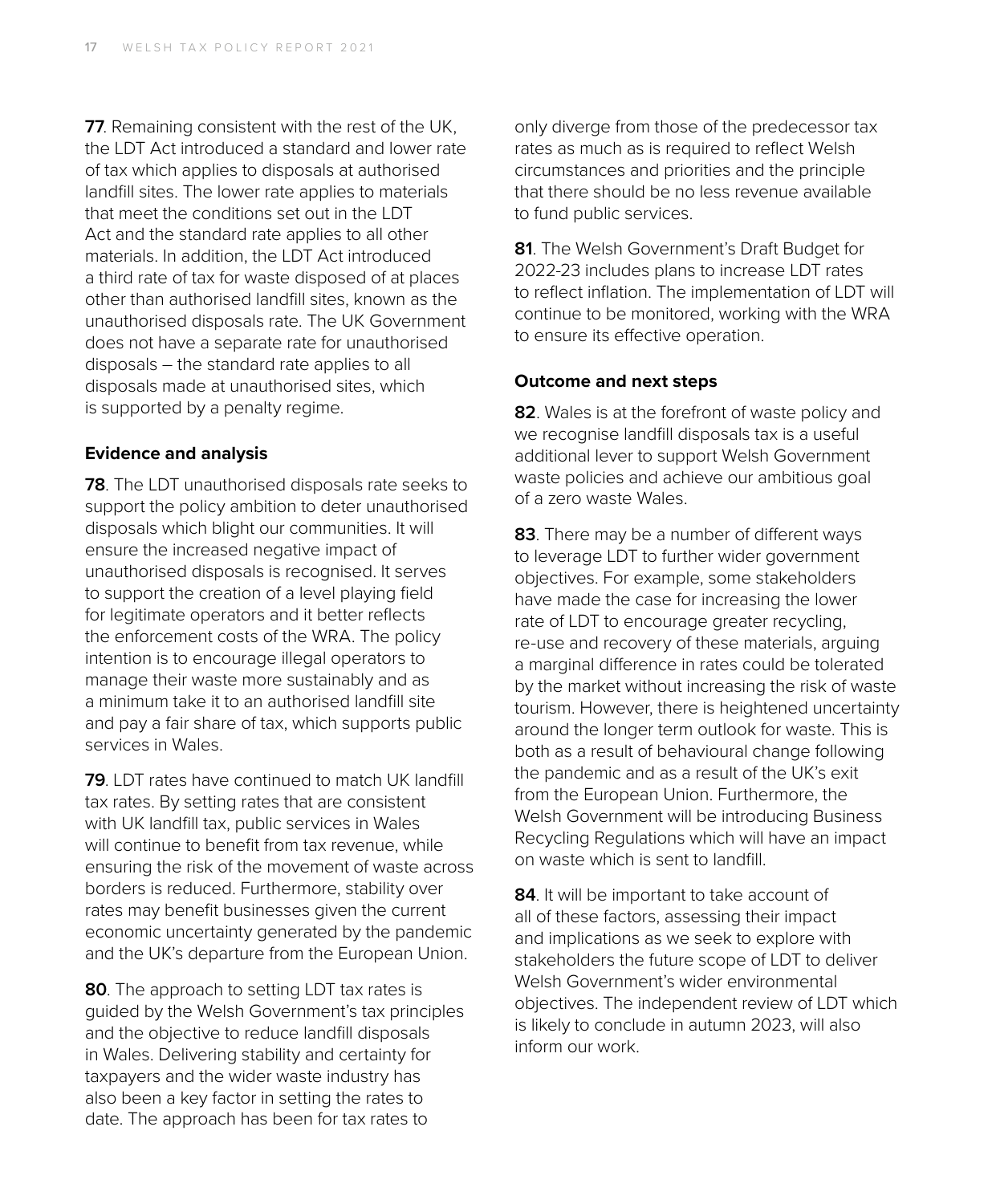## **8. Land transaction tax review**

#### **Purpose**

**85**. *To undertake an independent review to evaluate the effectiveness of the Land Transaction Tax and Anti-Avoidance of Devolved Taxes (Wales) Act 2017 (hereafter referred to as LTTA).*

#### **Background**

**86**. There is a statutory obligation for the Welsh Ministers to make arrangements for an independent review of Land Transaction Tax (LTT) to be carried out within 6 years of the Land Transaction Tax and Anti-Avoidance of Devolved Taxes (Wales) Act 2017 (LTTA) receiving Royal Assent. The review must therefore be completed by May 2023.

**87**. The Review will focus on the specific changes made when the LTTA was introduced and subsequently compared to Stamp Duty Land Tax (SDLT) in England. In particular, it will consider whether the policy intent behind the specific changes has been achieved and whether those changes are still appropriate for Wales.

**88**. It will also look at the equivalent legislation in Scotland and England and Northern Ireland to compare and contrast the changes to identify if there are any areas where further changes to our legislation may be of benefit to Wales.

#### **Evidence and analysis**

**89**. The review will focus on the most significant changes made to the legislation to ensure it is still appropriate for Wales. Areas for review include:

- the changes made to LTT (compared to SDLT) and if they have delivered improvements;
- whether the changes make the legislation more appropriate for Wales;
- identifying opportunities for improvement;
- considering operational practicalities; and
- the impact of the absence of first time buyers' relief.

**90**. It is anticipated the independent review will include a review of existing legislation, evidence and data, surveys and interviews with key stakeholders.

#### **Outcome and next steps**

**91**. A procurement exercise to appoint an independent person/organisation to undertake the statutory review is currently underway. The intention is to award the contract in early 2022. The review is expected to take around 10 months.

## **9. Landfill disposals tax review**

#### **Purpose**

**92**. *To undertake an independent review to evaluate the effectiveness of the Landfill Disposals Tax (Wales) Act 2017.*

#### **Background**

**93**. There is no statutory obligation for the Welsh Ministers to make arrangements for an independent review of Landfill Disposals Tax (LDT). However a commitment was made by the Former Cabinet Secretary for Finance, during the Stage 3 plenary debate on the Landfill Disposals Tax (Wales) Bill, that there would be an independent review of LDT. The Explanatory Memorandum26 published alongside the LDT Bill contained a commitment to undertake a post implementation review. The Explanatory Memorandum<sup>27</sup> published alongside the tax rate regulations for 2021-22 also signaled the Welsh Government's intention to review the legislation.

<sup>26</sup> www.[senedd.wales/laid%20documents/pri-ld10839-em-r/pri-ld10839-em-r-e.pdf](https://senedd.wales/laid%20documents/pri-ld10839-em-r/pri-ld10839-em-r-e.pdf)

<sup>27</sup> [www.seneddtest.assembly.wales/documents/s97675/CLA5-03-20%20Paper%203.pdf](mailto:http://www.seneddtest.assembly.wales/documents/s97675/CLA5-03-20%2520Paper%25203.pdf?subject=)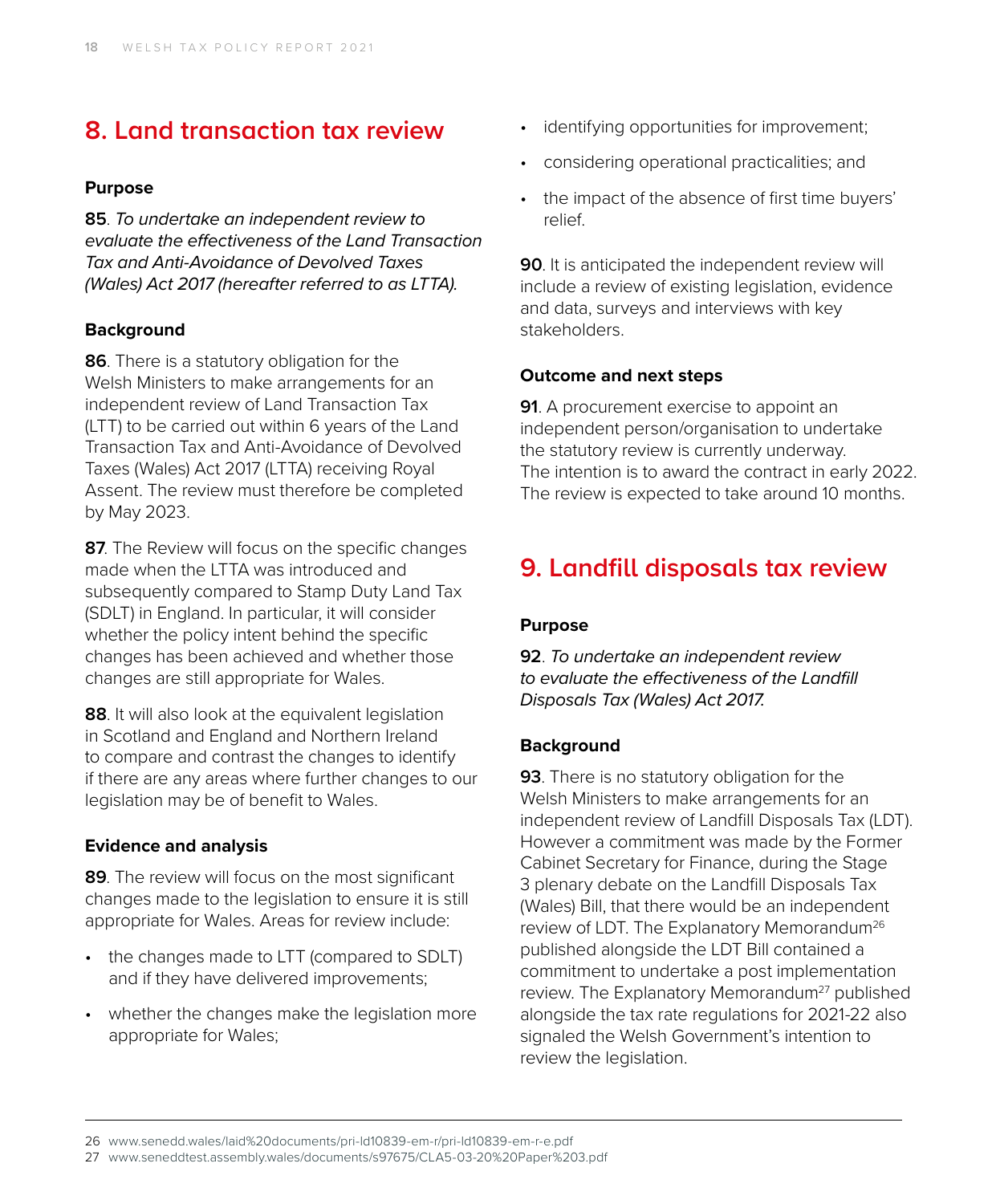**94**. The non-statutory commitment to undertake an independent review of LDT means there is no firm deadline for this work to take place. The Ministerial commitment does however suggest a similar timescale to that of the independent review of the LTT legislation. Therefore, for the purposes of setting a timetable for the review, this commitment is being interpreted as intending to conclude the review by the final date within six years of the day the LDT legislation receiving Royal Assent, which is September 2023.

#### **Evidence and analysis**

**95**. The scope of the proposed review is currently being developed. The overall intention of the review is to provide an evaluation of the effectiveness of the tax in supporting the delivery of our environmental policies. It will also consider lessons learned and how these could impact on future policy design.

**96**. It is anticipated the independent review will include a review of the existing legislation, evidence and data, surveys and interviews with key stakeholders.

#### **Outcome and next steps**

**97.** A procurement exercise to appoint an independent person/organisation to undertake the review will begin early 2022. The intention is to award the contract in spring 2022. The review is expected to take around 10 months.

## **10. Developing the Welsh tax base**

#### **Purpose**

**98**. *To ensure the Welsh Government's policies are developed with consideration to the short, medium, and long-term impacts on the Welsh tax base.*

#### **Background**

**99**. The devolution of tax powers to Wales mean that around one-fifth of Welsh Government spending is funded from these tax revenues. The evolution of the tax-base in Wales will have medium to longer-term implications for tax revenue and the money available to spend on public services in Wales.

**100**. The Programme for Government – Update<sup>28</sup> sets out a commitment to consider new ways to grow our tax base and consider the funding implications of any recommendations from the Constitutional Commission.

#### **Evidence and analysis**

**101**. The Chief Economist's report, published alongside this document, sets out the improving economic outlook compared to the early stages of the pandemic but highlights the ongoing situation and the longer term impact on the tax base remain uncertain. The report also highlights the long-term demographic challenges faced by our economy and tax base.

#### **Outcome and next steps**

**102**. Recognising the risks posed to the Welsh tax base by the current economic environment and the long-term demographic challenges, we continue to take wide-ranging actions to strengthen our tax base and make Wales an attractive place to live, study, work and invest.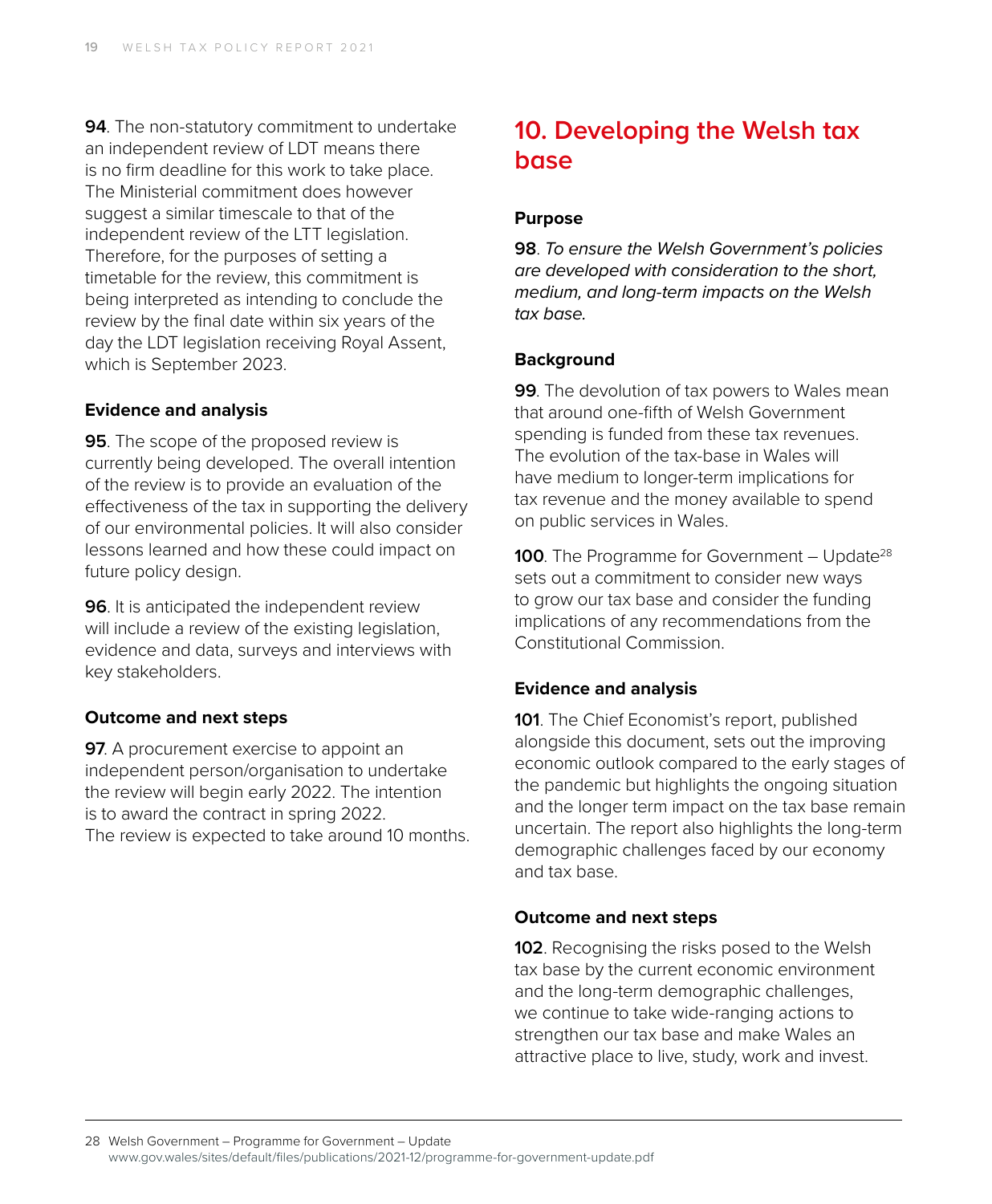#### Supporting Individuals

**103**. Previous economic downturns have demonstrated that spells of unemployment can have long term effects on people's labour market outcomes and this 'scarring' can be most severe for young people. Therefore, we are putting in place an ambitious programme designed to provide everyone under 25 in Wales with the offer of work, education, training, or self-employment.

**104**. Working Wales is now the single gateway for every 16 to 24 year old in Wales to access the guarantee. This will build on the already strong and successful model of delivering careers guidance and signposting support to all programmes and services available locally. More than 5,500 young people, eligible for the guarantee, have accessed our Working Wales services since May 2021.

**105**. The guarantee is supported by a wideranging provision to ensure young people can take up effective support that works for them. In this year alone we have invested:

- £390 million in Sixth Forms and Further Education providing thousands of young people with a range of academic and vocational courses;
- £16.4 million in Educational Maintenance Allowances, £5 million for extra places and an additional £33 million to support young people in education to recover from the impact of the pandemic;
- £152 million for apprenticeships;
- over £1.2 billion on Higher Education student support for 2021-22;
- £122 million additional funding to build capacity and enable our universities to increase their hardship funding and support services to students affected by the pandemic; and

• £70 million per annum to help people into work through a range of employability programmes including ReAct, Traineeships and Community Employability Programmes.

#### Migration

**106**. People from other countries who reside in Wales make important contributions to our communities, our economy and our tax base. We are determined to make those who already live in Wales feel welcomed and help them to stay in Wales. At the same we want to attract more people to make their home in Wales. To do this we will continue to:

- Urge the UK Government to engage with us on all migration issues. It is vital that the economic considerations of Wales are considered when the UK Government makes changes to the immigration visa system.
- Engage with the UK Government and the Migration Advisory Council (MAC) to ensure that the needs of Wales are considered when the review of the shortage occupation list is undertaken by the MAC in 2022.
- Support EU nationals in applying for the EU Settlement Scheme (EUSS) to secure their entitlements by making free help and advice available to them.
- Work closely with the Department for Work and Pensions, HMRC and the Home Office to support vulnerable EU citizens in Wales.

**107.** We are exploring opportunities for post-study work routes for non-UK graduates, exploring opportunities from the Hong Kong visa route and continuing to welcome refugees.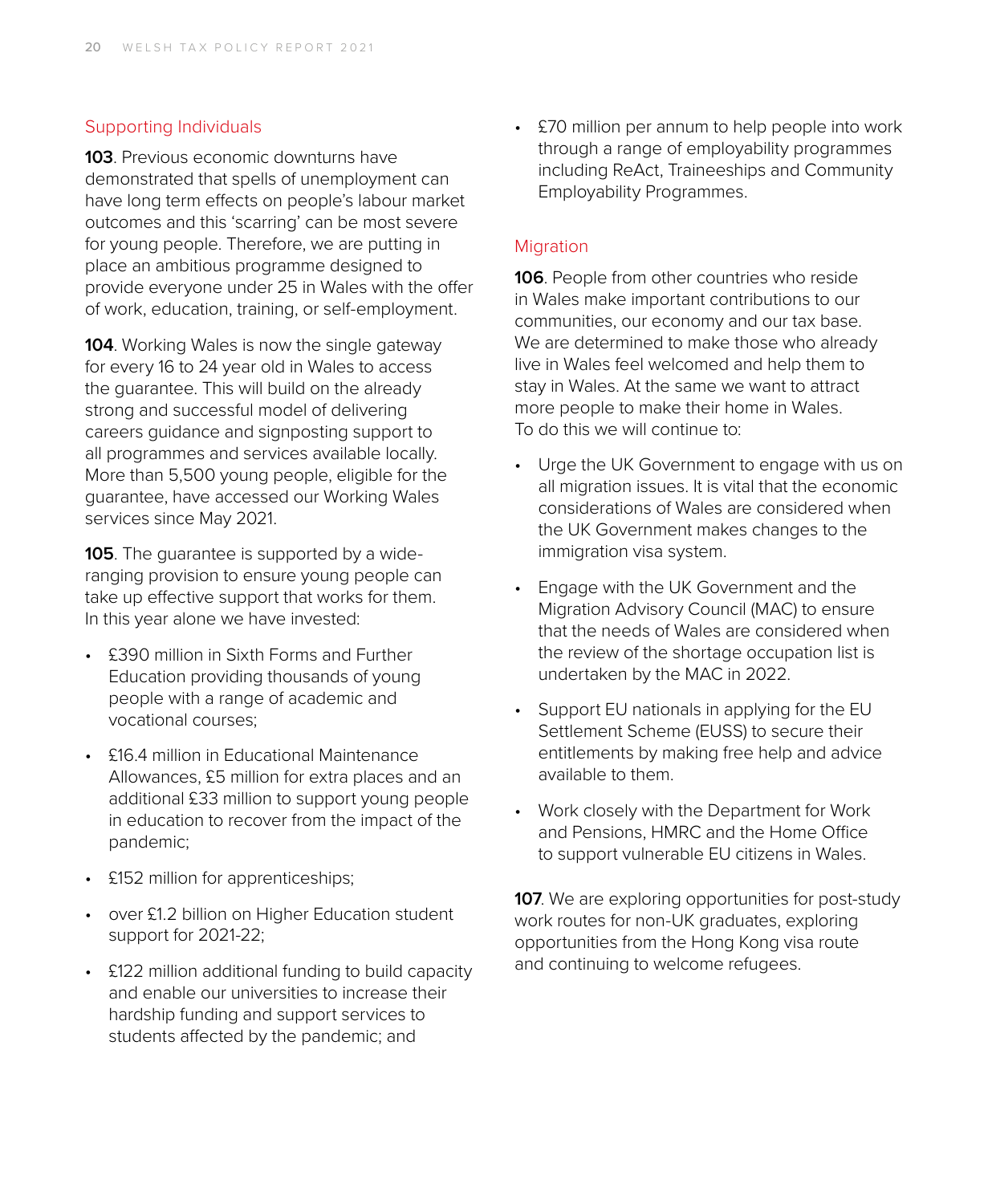**108**. We will build on the success of the award-winning Cymru Wales brand to attract specific groups to Wales.

**109.** Our International Strategy<sup>29</sup> outlines how we will ensure Wales is recognised for being the best place in the UK for graduate start-ups, which will encourage those who study in Wales to stay in Wales and also how we will engage with the Welsh diaspora to promote Wales as a place to visit, live and invest.

**110**. We will also harness the opportunity for greater remote working and flexible commuting options.

#### Fair Work

**111**. A better deal for workers is essential to a fairer and more equal Wales. We are committed to making Wales a fair work nation, where all workers are fairly rewarded, heard and represented and can progress in a healthy, inclusive environment with their rights respected. Fair work will bring long-term benefits of fair work for workers, employers and wider society – not least in contributing to a strengthening of the Welsh tax base through better paid and more secure employment.

**112**. We are delivering our priorities and ambitions for a Wales of fair work, using every lever we have to promote and encourage the availability of and access to fair work, including:

• Establishing a Social Care Fair Work Forum to improve working conditions in social care. The Forum is informing our approach to delivering our commitment to pay social care workers the Real Living Wage. We are keen to expand this model of social partnership into other sectors and have recently established a Retail Forum.

- Using levers such as the Economic Contract and the Code of Practice on Ethical Employment in Supply Chains to encourage fairer work practices and responsible business behaviours.
- Working with Cynnal Cymru, as the Living Wage Foundation accreditation partner in Wales, to help them promote and encourage further adoption of the Real Living Wage as a means of tackling low-pay.
- Communicating the benefits of fair work and we are engaging social partners in efforts to champion fair work and diffuse best practices. Strengthening the social partnership approach as a key mechanism through which we can make workplaces fairer, safer and better for all.

**113**. We have consulted widely on a draft Social Partnership and Public Procurement Bill, which we expect to introduce early in this Senedd term. If passed, it will establish a new social partnership, socially responsible procurement and fair work duties.

**114**. We are using our influence to promote and safeguard Welsh interests in reserved matters. This includes calling on the UK Government to bring forward its promised Employment Bill and to commit additional resources to enforcement activities so that workers have the statutory rights and protections they deserve.

#### Supporting Businesses

**115**. Since March 2021, we have continued to provide emergency support through our Economic Resilience Fund. In three phases, covering March, May-June and July-August, we have provided over £60m of support to over 7,000 businesses. During the reporting period, we also allocated the second phase (£30m) of our £93m Cultural Recovery Fund which in total supported over 600 businesses and 3,500 individuals.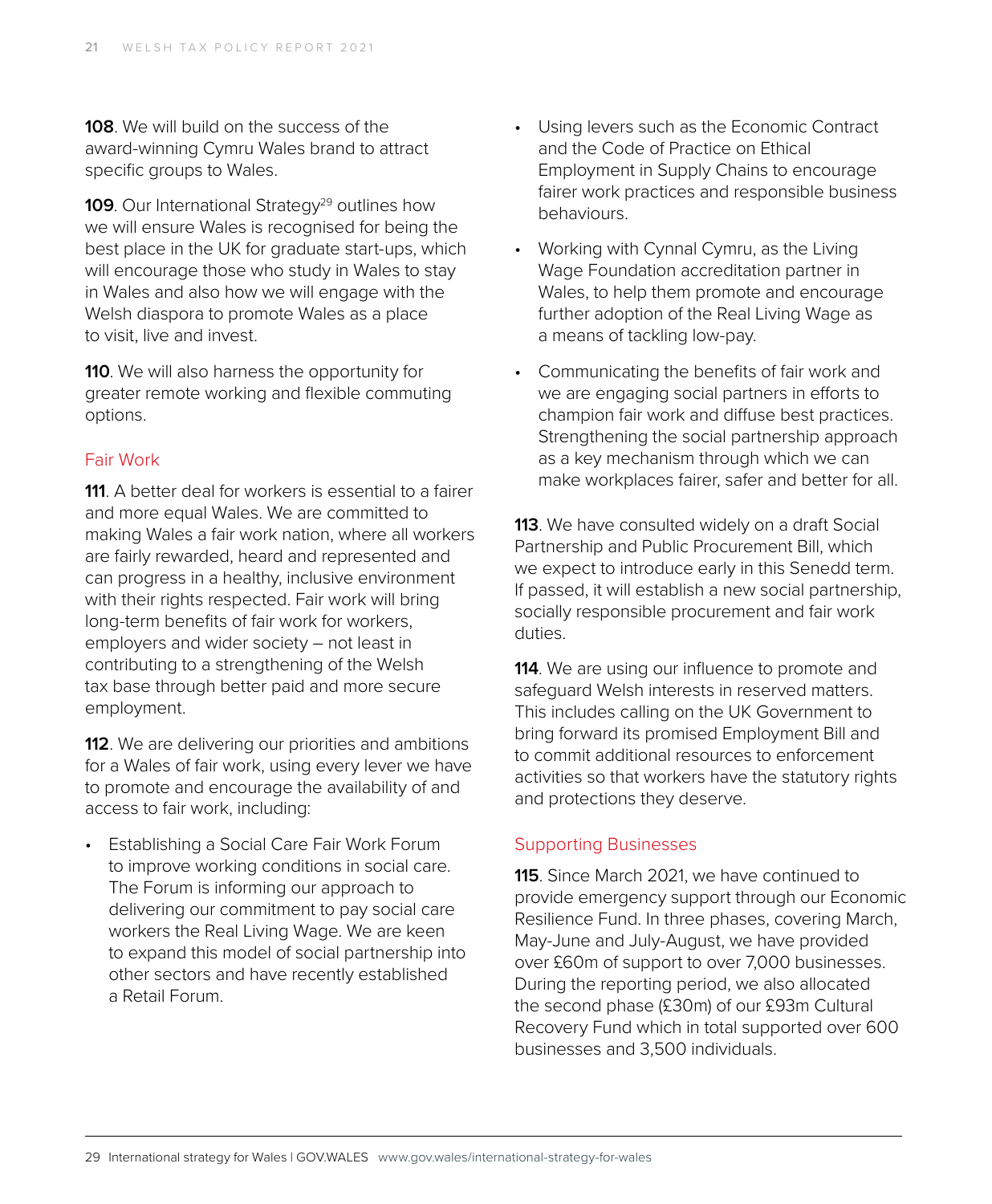**116**. The Development Bank of Wales' COVID-19 Wales Business Loan scheme has disbursed over £92 million in 1,335 investments, safeguarding 16,055 jobs. Overall, in the 2020-21 financial year, the Development Bank deployed almost £200 million into the Welsh economy creating or safeguarding over 19,300 jobs. Elsewhere, retail, hospitality and leisure businesses are still benefiting from the 100% rates relief holiday, which runs for the entire financial year.

**117.** We have also confirmed a £35 million Local Authority-led (SME Business Development and Recovery) Fund to deliver further business development financial support directly to businesses as they continue to build back from the Covid pandemic. This funding will focus on projects aligned to decarbonisation and the climate emergency, further strengthen local supply chains and foundational economy businesses and encourage smart working initiatives.

**118**. Our Export Action Plan<sup>30</sup>, which supports the delivery of our International Strategy<sup>31</sup>, sets out how we are helping to grow the Welsh economy and secure jobs and opportunities for the people of Wales by supporting Welsh companies to trade internationally. This includes measures to help businesses export during, and in the immediate aftermath of, COVID-19 and to adapt to the UK's new trading environment.

#### Future Wales – The National Plan 2040

**119**. In February 2021 we published Future Wales: The National Plan 2040, which contributes to growing the tax base by identifying where housing and employment, and the services and infrastructure that supports them, will be located. $32$ 

#### Developing the Evidence Base

**120**. Over the next year we will continue to develop the evidence underpinning our understanding of the Welsh tax base and the policies to strengthen the tax base. We are providing funding to support the work of Wales Fiscal Analysis at Cardiff University. We will also commission research on the drivers of changes in the tax base such as migration.

### **11. Enabling changes to the Welsh Tax Acts**

#### **Purpose**

**121**. *To introduce and secure Senedd approval of a Bill to provide the Welsh Ministers with regulation making powers to respond to external circumstances that impact on the Welsh Tax Acts.* 

#### **Background**

**122.** The Welsh Tax Acts etc. (Power to Modify) Bill aims to ensure the Welsh Ministers have the right tools in place to respond to external circumstances that impact on the Welsh Tax Acts. Currently, our powers to amend devolved taxes are not sufficient to respond quickly to unexpected events, such as court judgments, loopholes or changes in equivalent English taxes, which could have a significant impact on the liabilities of individuals and on our revenues. The Bill will provide us with an agile, flexible way of responding, and the Senedd with the opportunity to scrutinise and approve changes.

<sup>30</sup> https://gov.wales/sites/default/files/publications/2020-12/export-action-plan.pdf

<sup>31</sup> International strategy for Wales | GOV.WALES https://gov.wales/international-strategy-for-wales

<sup>32</sup> Future Wales: the national plan 2040 | GOV.WALES https://gov.wales/future-wales-national-plan-2040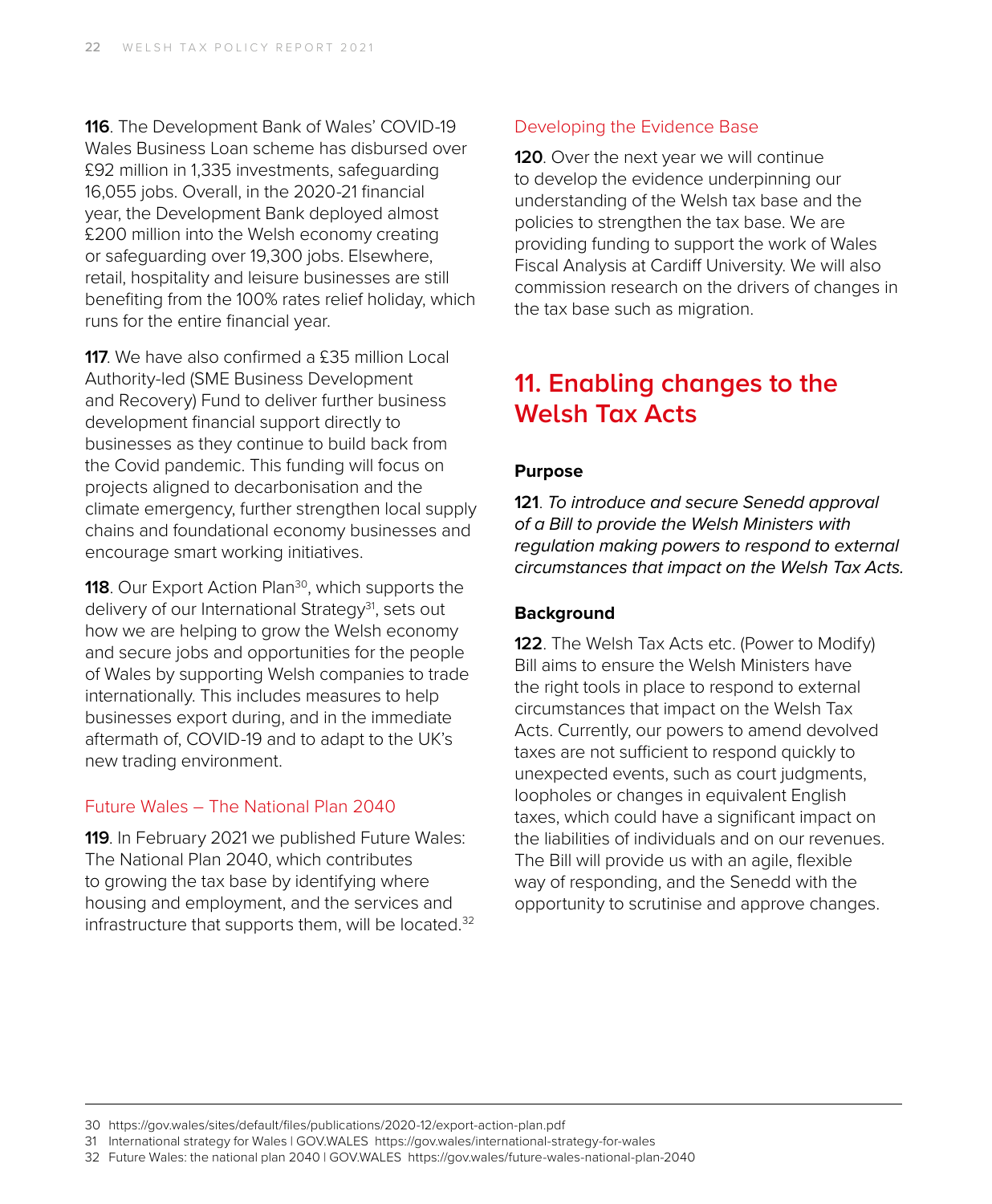**123**. The Bill provides the Welsh Ministers with a regulation making power (exercisable via either the draft or made affirmative procedure) to make changes to the Welsh Tax Acts, and regulations made under those Acts, where the Welsh Ministers consider it is necessary or appropriate to make changes for or in connection with the following purposes:

- **a.** ensure landfill disposals tax and land transaction tax are not imposed where to do so would be incompatible with any international obligations;
- **b.** protect against tax avoidance in relation to landfill disposals tax and land transaction tax;
- **c.** respond to changes to 'predecessor' UK taxes (that is, stamp duty land tax or landfill tax) which impacts or could impact the amount paid into the Welsh Consolidated Fund; and
- **d.** respond to decisions of the courts/tribunals which affect or may affect the Welsh Tax Acts, or regulations made under them.

**124**. The Bill also places a duty on the Welsh Ministers to publish a statement of their policy with respect to the exercise of the regulation making power to make regulations that have retrospective effect.

**125**. This intervention is primarily needed to respond to external events and protect revenues available for essential Welsh public services. At present, for example, every time there is a UK budget cycle, the Welsh Government takes the risk that there may be a change which impacts on a devolved tax and has a direct budgetary impact on resources and which Welsh Ministers cannot react to in a timely manner. An intervention of this kind may also be appropriate where the Welsh Treasury need to promptly 'close-down' tax avoidance schemes or maintain compliance with international obligations.

#### **Evidence and analysis**

**126**. The Welsh Government consultation: *'Tax Devolution in Wales – Enabling changes to the Welsh Tax Acts'* was published in July 202033, and a summary of consultation responses published in December 2020<sup>34</sup>. The consultation responses were, broadly, supportive of the Welsh Government's proposals as set out in the consultation document. Views were sought from key stakeholders on the specific proposals in the Bill as drafted in autumn 2021, and feedback has been incorporated into the final drafting of the Bill.

#### **Outcome and next steps**

**127.** The Bill was introduced to the Senedd on 13 December 2021 and stage 1 of the legislative scrutiny process has now commenced.

**128**. Stage 2 proceedings are currently planned for spring 2022, with stages 3 and 4 taking place in the summer of 2022, to allow for royal assent (subject to approval by the Senedd) by autumn 2022.

**129**. There are no direct impacts or implementation required as a result of the Bill itself. The Bill operates to enable changes to be made to the Welsh Tax Acts through regulations in response to certain external circumstances. It is therefore not possible to predict with certainty when the powers may be used, but the frequency and use of these powers will be monitored by the Welsh Government.

<sup>33</sup> *Tax Devolution: Enabling changes to the Welsh Tax Acts (July 2020) available to view at:* www.[gov.wales/enabling-changes-to-welsh-tax-legislation](http://www.gov.wales/enabling-changes-to-welsh-tax-legislation)

<sup>34</sup> *Enabling changes to the Welsh Tax Acts consultation – summary of responses* (December 2020) available to view at: [enabling-changes-to-the-welsh-tax-acts-summary-of-response.pdf](https://eur01.safelinks.protection.outlook.com/?url=https%3A%2F%2Fgov.wales%2Fsites%2Fdefault%2Ffiles%2Fconsultations%2F2020-12%2Fenabling-changes-to-the-welsh-tax-acts-summary-of-response.pdf&data=04%7C01%7CRepa.Antonio%40gov.wales%7C6843567feda34f9e592e08d9a39750d1%7Ca2cc36c592804ae78887d06dab89216b%7C0%7C0%7C637720692548894210%7CUnknown%7CTWFpbGZsb3d8eyJWIjoiMC4wLjAwMDAiLCJQIjoiV2luMzIiLCJBTiI6Ik1haWwiLCJXVCI6Mn0%3D%7C1000&sdata=AgiM6P2n32TpBsiwJFqaHu4OVLtJIO6vPY3aNF08bGM%3D&reserved=0) (gov.wales)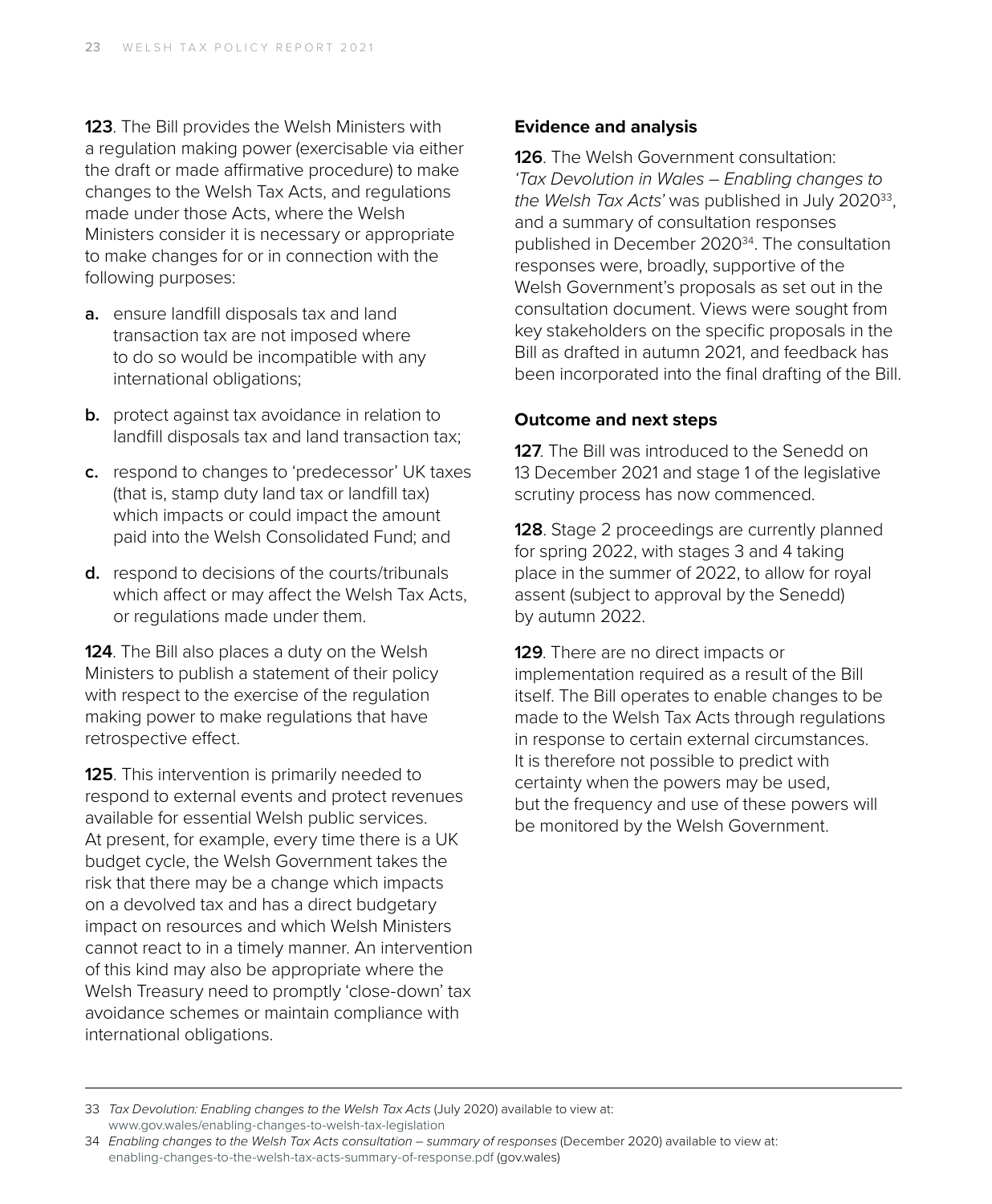## **C. Continued focus on working with partners and citizens to embed our distinct Welsh tax approach and raise awareness of Welsh taxes**

## **12. Managing Welsh taxes with our partners within a wider UK and international context**

#### **Purpose**

**130**. *Establish a distinct Welsh approach to the way Welsh taxes are managed which reflects the full spectrum of responsibilities and activities that tax administrators undertake at both national and local levels whilst recognising inter-relationships with the UK-wide tax system.* 

#### **Background**

**131**. The strategic context and policy intent underpinning this area of work is summarised in the last Tax Policy Report $35$  published in March 2021.

**132**. In Wales there are five taxes in operation with some degree of devolved responsibility, which are collected by different tax authorities:

• the two fully devolved taxes – Land Transaction Tax (LTT) and Landfill Disposals Tax (LDT), are collected and managed by the Welsh Revenue Authority (WRA);

- partially devolved income tax, Welsh Rates of Income Tax (WRIT), is collected by HMRC on behalf of the Welsh Government; and
- the two local taxes council tax and non-domestic rates (NDR) which are collected and managed by local authorities in Wales.

**133**. These individual taxes together with their different tax collection authorities have developed differently, being supported and shaped by a range of different structures, processes, requirements and therefore, ways of working. However, with greater fiscal devolution, the establishment of the WRA and the potential to collect further and new taxes (for example, a tourism levy), there is an opportunity to develop a strategic, coherent and distinct approach to the way taxes are administered in Wales.

#### **Evidence and analysis**

**134**. The Tax Policy Report 2021 (March 2021) provided a summary of the work to date which broadly focused on testing the case for developing a more strategic approach to the management of taxes in Wales with partners. The Report set out the context for tax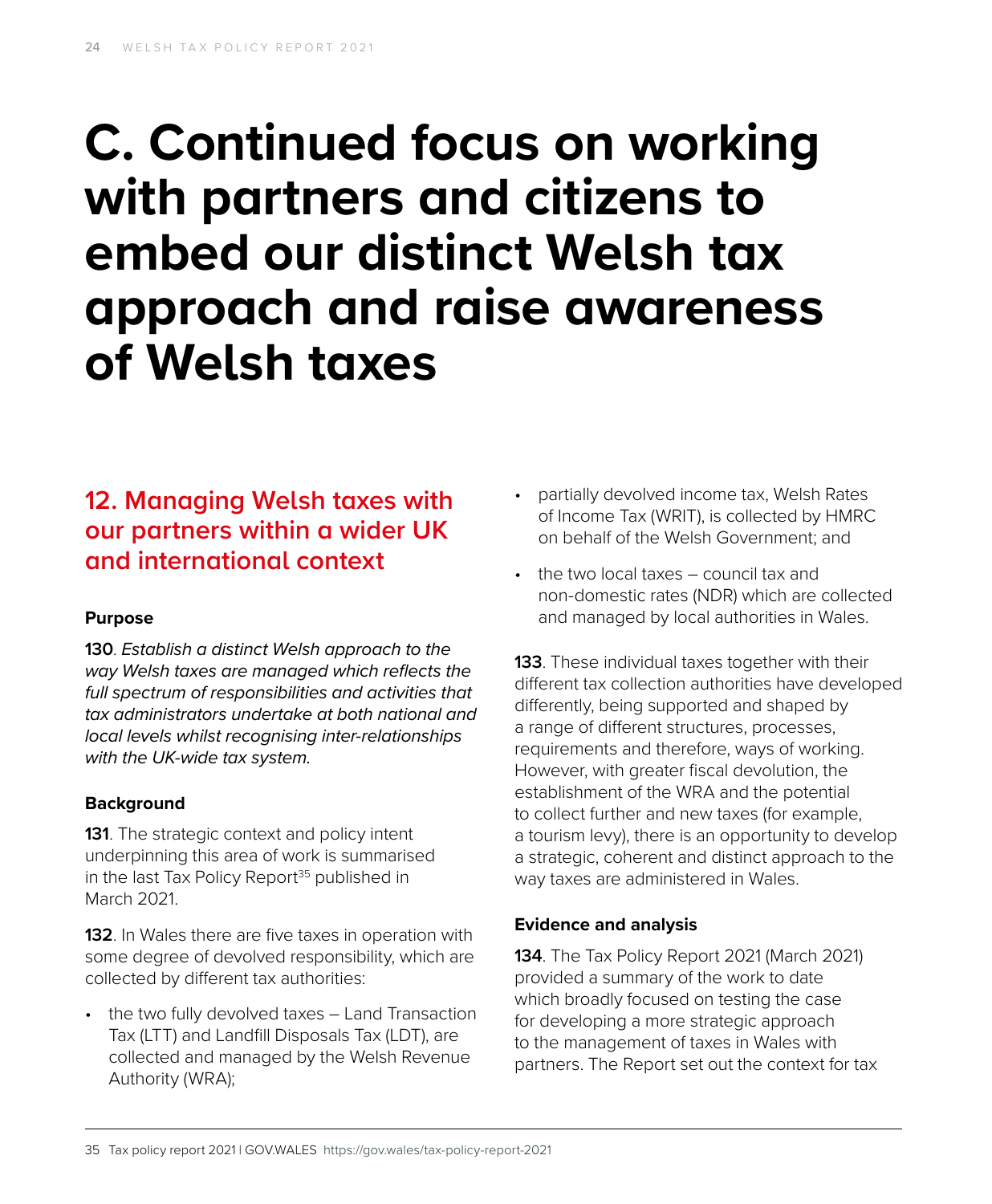administration policy work whilst being clear in respect of the challenges we continue to face in taking our tax policy priorities forward. Nevertheless, this work also presents vital opportunities to progress other related and fundamental tax policy objectives including strengthening the direct relationship with taxpayers through for example, providing taxpayers with consistent information on where their taxes are being spent.

**135**. Initial exploratory work on tax administration policy discovered considerable activity was underway internationally through the OECD's Forum on Tax Administration<sup>36</sup>; and at UK-level through HMRC led work to modernise tax administration<sup>37</sup>. The range of work undertaken by Welsh Government, Local Authorities, the Valuation Office Agency, and the WRA in the management and implementation of the Welsh taxes and related tax policy development also pointed to an evolving landscape, where there may be opportunity to collectively establish common principles to underpin tax administration and implementation practice.

#### **Outcome and next steps**

**136**. Supporting the development of a distinct Welsh approach to the management of taxes remains a priority. Work will be progressed to explore and enable the establishment of a Welsh tax administrators' community of practice, working collaboratively with Welsh Government's delivery partners to reflect on different approaches and processes with the intention for best practice to emerge and evolve.

## **13. Increasing awareness and knowledge of taxes in Wales through wider engagement activities**

#### **Purpose**

**137**. *To raise awareness of devolved taxes and the relationship with the Welsh Government's Budget considerations and processes and other Welsh fiscal policy events.* 

#### **Background**

**138**. The UK Government Spending Review and subsequent three year settlement has provided the context for our wider engagement and awareness raising activity of tax and spend. The information on Covid funding allocations and related tax decisions has also provided more opportunities to explain policy objectives as part of our announcements. Collaboration and discussion with partners and key stakeholders has been a key focus for this period.

#### **Evidence and analysis**

**139**. The Welsh Treasury annual tax conference, now held virtually, provided an important opportunity for the Minister for Finance and Local Government to update attendees on their tax policy programme for the five year period up to 2026. The number of attendees this year increased by 13% and feedback was again overwhelmingly positive.

**140**. Continued engagement and valuable input from the members of the Minister's Tax Engagement Group has ensured opportunities to develop content and amplify through partner networks and memberships. Policy officials have participated in a seminar held by the Bevan Foundation to explain the Budget process, which included information on how money is raised in

37 Tax administration strategy – GOV.UK [www.gov.uk/government/publications/tax-administration-strategy](https://www.gov.uk/government/publications/tax-administration-strategy)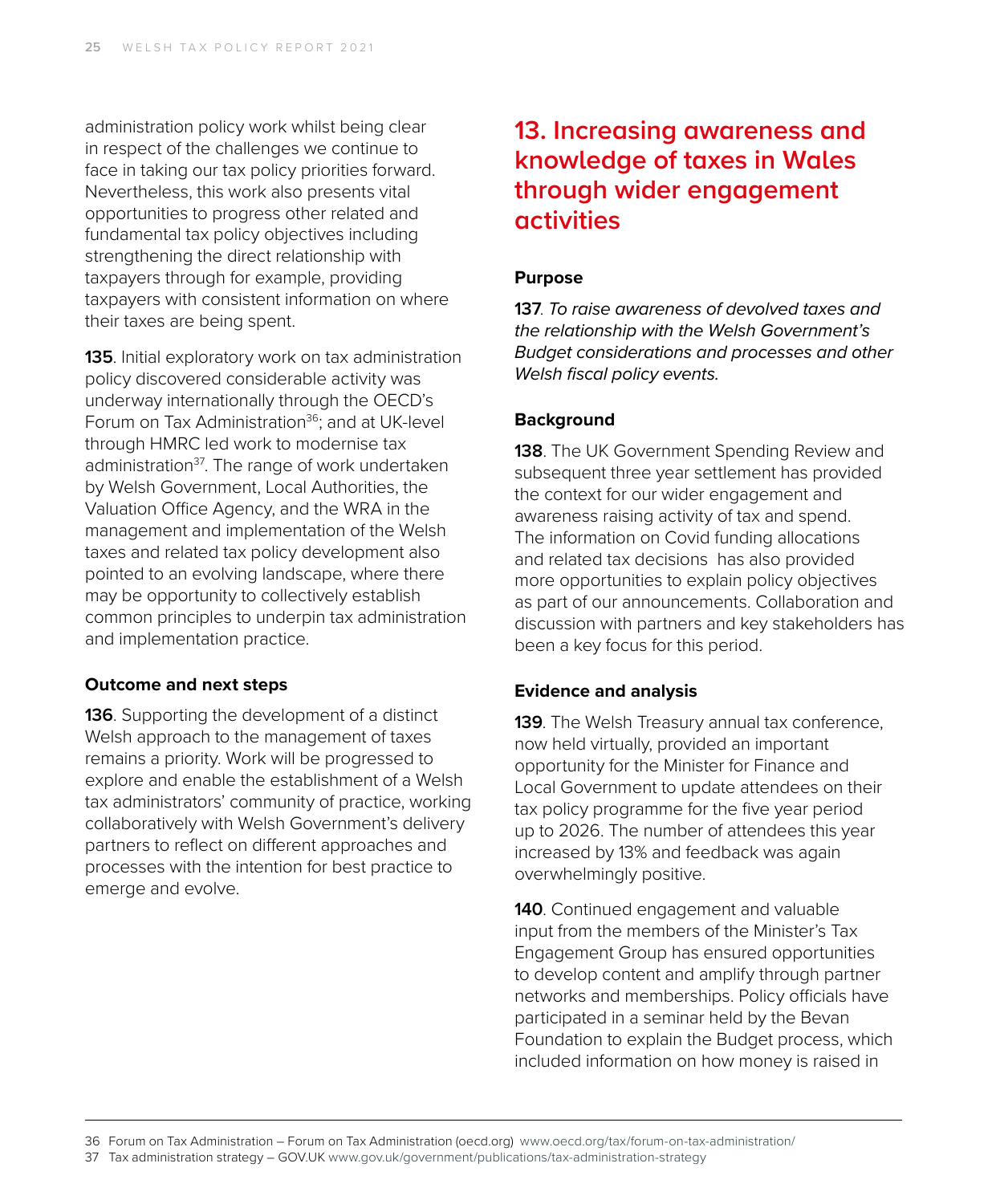Wales through devolved taxes. Opportunities for the Minister to meet with key stakeholder groups such as Third Sector Forum, Commissioners in Wales, Wales Local Government Association, amongst others, have been valuable in enabling a dialogue between the Minister and stakeholders ahead of laying the Draft Budget on 20 December. Following on from a successful pilot project earlier in 2021 with Sixth Form Economics students, the students were engaged at an early point ahead of the Draft Budget and invited to comment on and help to develop communications content for wider audiences.

**141**. Partnership work with HMRC has been key in preparing content to amplify UK Government communications ahead of introducing a Plastic Packaging tax in April 2022. Stakeholder content has been created to channel through Business Wales, Chartered Institute of Taxation (CIOT) and the Institute of Chartered Accountants in England and Wales (ICAEW). In addition, content has been created for social media channels to increase awareness of the tax and the important way it will help Businesses in Wales to support the delivery of our collective environmental goals for Wales.

**142**. We continue to increase awareness of Welsh Rates of Income Tax and a calculator has been developed to illustrate to Welsh citizens the amount of money they pay on their Welsh Rates of Income Tax and where that money is being spent. This is included as part of wider campaigns around tax and spend and has featured as part of the Budget awareness communications campaign.

**143**. Following the Senedd Elections, @WelshTreasury tweets on behalf of the Finance Minister took over the Minister's channel with 6,897 followers @WelshTreasury and 1,115 @TrysorlysCymru. This significant increase in followers has been matched by a change in style incorporating a greater use of images and emojis and simpler, conversational language.

#### **Outcome and next steps**

**144**. Following the Draft Budget announcement on 20 December, work is expected on more content focused around Budget literacy as the demand increases for more information and learning on how Wales raises and spends money in Wales. This will include potential partnerships with education stakeholders.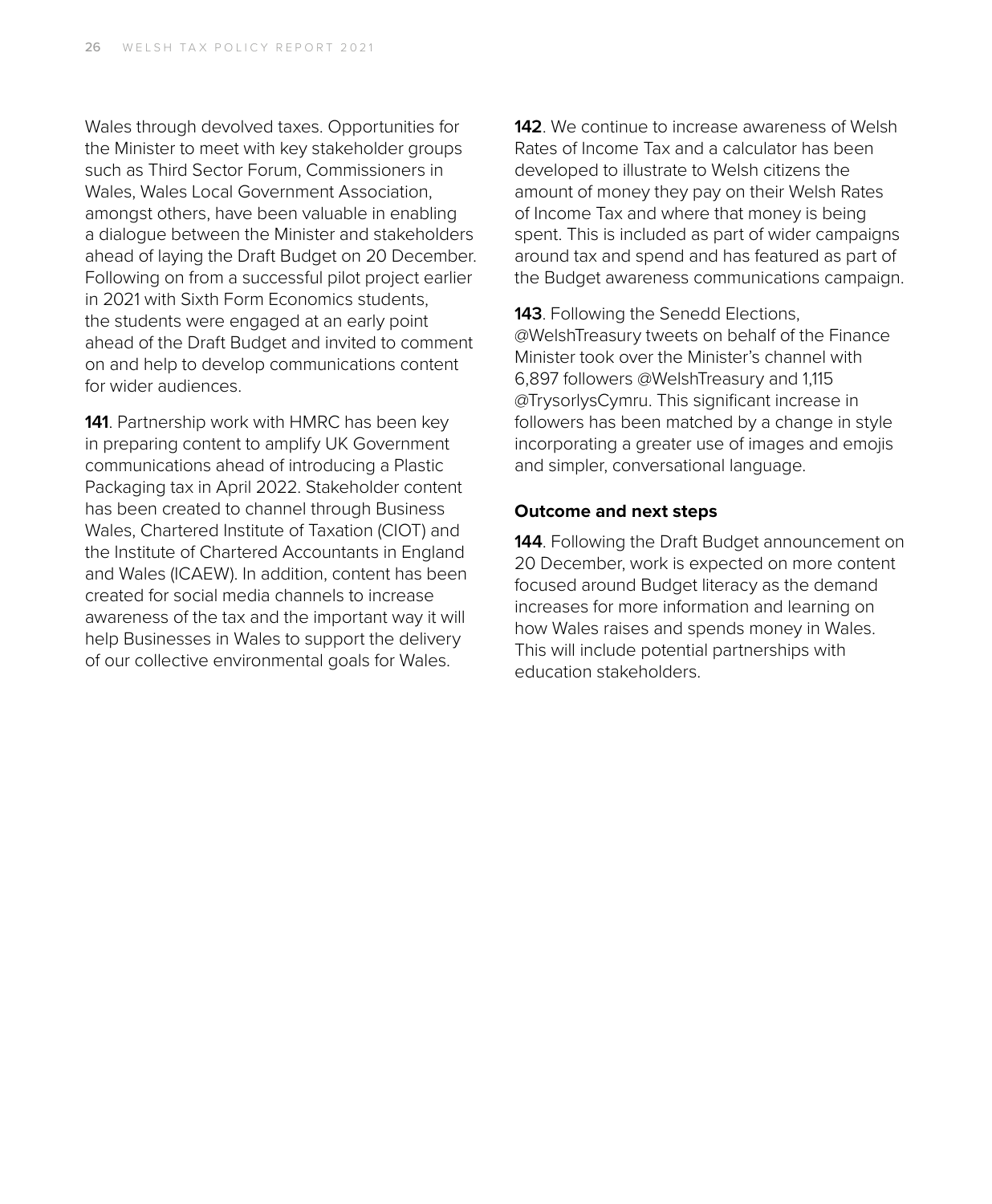## **Annex 1: Abbreviations used in this report**

| <b>CIOT</b>  | Chartered Institute of Taxation                         |
|--------------|---------------------------------------------------------|
| <b>EUSS</b>  | <b>EU Settlement Scheme</b>                             |
| <b>HMRC</b>  | <b>HM Revenue and Customs</b>                           |
| <b>ICAEW</b> | Institute of Chartered Accountants in England and Wales |
| LDT          | Landfill Disposals Tax                                  |
| <b>LTT</b>   | Land Transaction Tax                                    |
| <b>MAC</b>   | <b>Migration Advisory Council</b>                       |
| <b>NAO</b>   | National Audit Office                                   |
| <b>NDR</b>   | Non-domestic rates                                      |
| OECD         | Organisation for Economic Cooperation and Development   |
| <b>RPI</b>   | Retail Price Index                                      |
| RTI          | Real Time Information                                   |
| <b>SDLT</b>  | Stamp duty land tax                                     |
| <b>SLA</b>   | Service Level Agreement                                 |
| <b>UKAL</b>  | UK Aggregates Levy                                      |
| <b>WRA</b>   | Welsh Revenue Authority                                 |
| <b>WRIT</b>  | Welsh Rates of Income Tax                               |